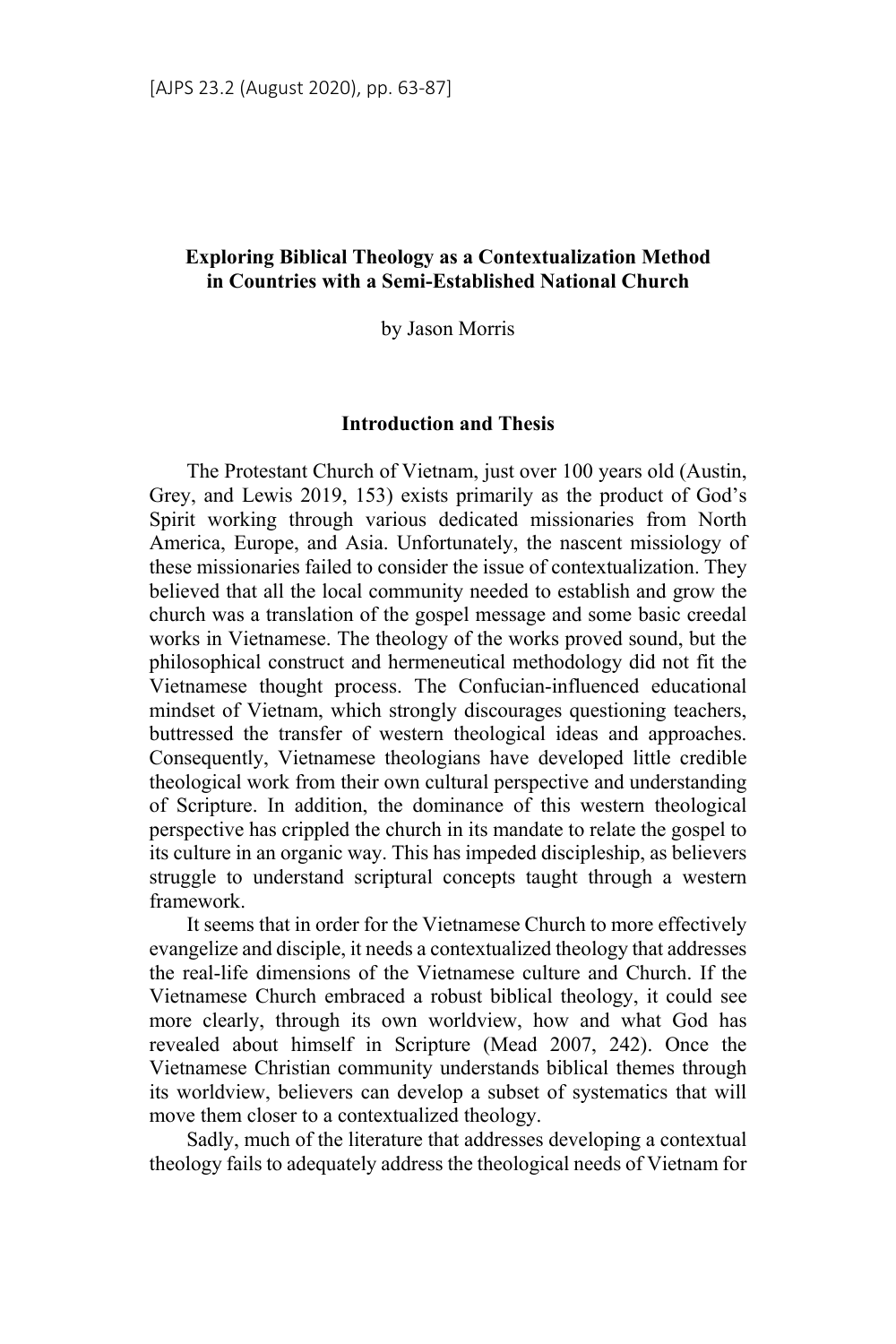two reasons. First, while excellent material exists describing the need for contextualization, locating a tenable method for developing a contextsensitive theology has proven difficult. Second, the material that does provide some methodological insight focuses on helping people groups receiving the gospel for the first time. Vietnam, in contrast, has a 100 year-old Christian community, with denominational Bible schools and pastors, but no clearly defined contextualized theology. The literature remains silent regarding retro-correcting this overly Westernized theology.

I propose that to develop a contextual theology faithful to the global and historic Christian community, and at the same time understandable and applicable to the Vietnamese mindset and context, the Christian Church and Vietnamese theological educators must first look to biblical theology. In this paper, I will (1) make a case for the need for a contextual theology, (2) examine the nature and function of biblical theology and systematic theology and offer some preliminary reflections on their usefulness in cross-cultural contexts, (3) look at an example of contextualized biblical theology from Scripture, and (4) explore some practical implications of using biblical theology as a contextualization method and what that could mean for the local church.

#### **Theology, Contextualization and The Bible**

To capture the scope and importance of the topic addressed in this article, clarifying first what is meant by "theology" and "contextualization" as well as why one must do theology in context remains crucial. At the beginning of this process must be a clear understanding of what the Bible is and why its truths must be contextualized. Oftentimes a church's theology from a particular era becomes "enshrined" as sacred and authoritative—on par even with the Scriptures themselves. Intercultural missions means a plurality of ethnicities sharing the Christian faith. Consequently, it stands to reason that a multiplicity of theological expressions must exist. As David J. Bosch points out,

a plurality of cultures presupposes a plurality of theologies and therefore, for Third-World churches, a farewell to a Eurocentric approach (cf Fries 1986:760; Waldenfels 1987:227f). The Christian faith must be rethought, reformulated and lived anew in each human culture (Memorandum 1982:465), and this must be done in a vital way, in depth and right to the cultures' roots (EN 20). (Bosch 2011, 445)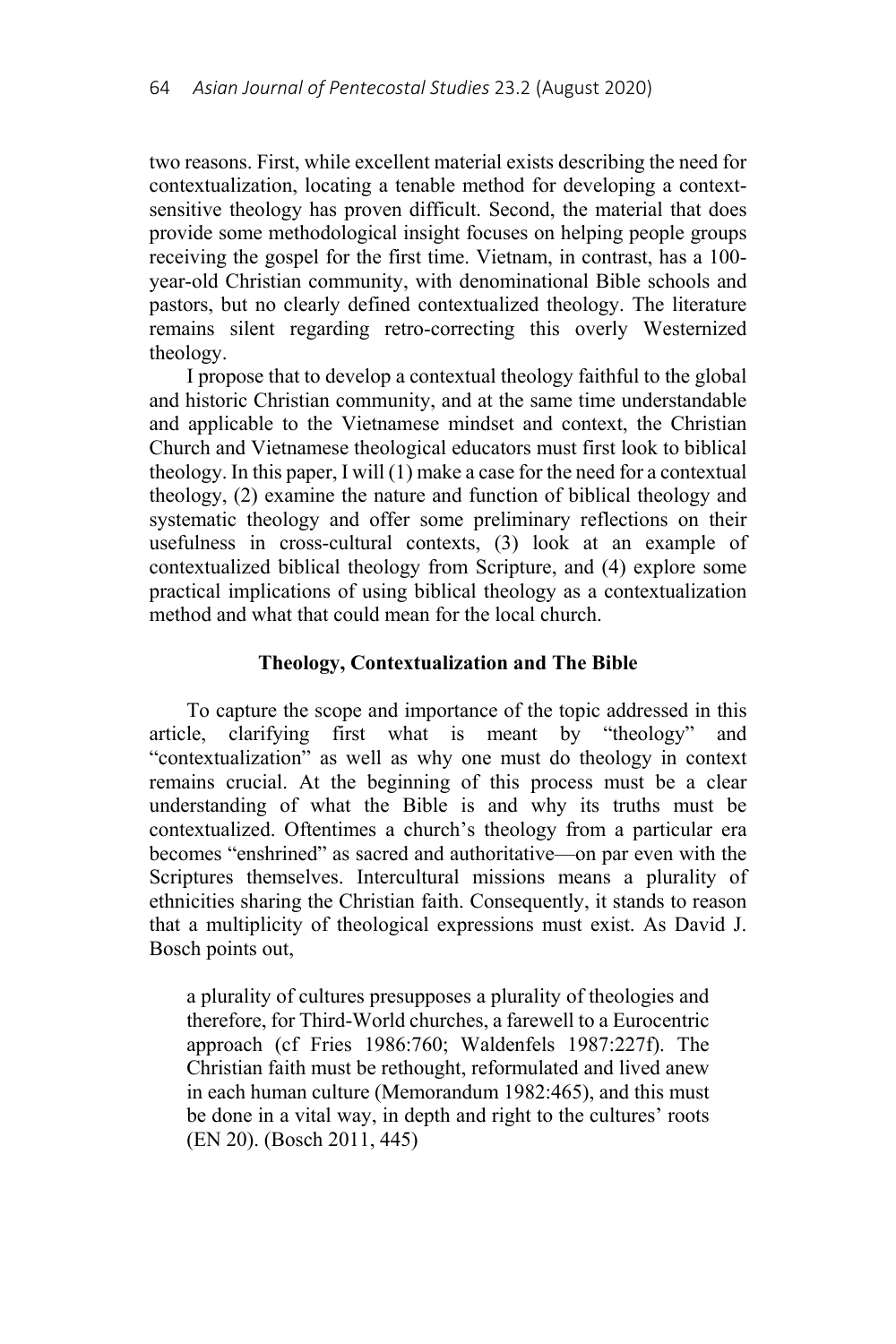Lest unaware missiological practitioners be guilty of committing theological imperialism, there must be attention given to the development of a contextually nuanced theology in every place where the Holy Spirit is redeeming the lost. This can only happen when one understands that the Bible is the authoritative revelation of God that must be understood and applied to the lives of local people, that makes sense through their worldview lens and communicated in a way that is consistent with their own philosophical framework.

## The Bible

In the quest for developing a contextualized theology, the nature and authority of Scripture must remain in high view. "If there is one defining characteristic of evangelical models [of contextualization], it is the normative nature of the Bible (Lausanne 1978) in the contextualization process—the "unchanging word in the changing world" (Espiritu 2001, 280)" (Moreau 2012, 59). This high view of Scripture remains central to the contextualization process, as it provides an authoritative guide for everything done within that process. "God's word in the form of the Bible in an inspired record of events and truths of divine selfdiscloser. . . . [it] Speaks with God's authority directly to the individual" (Horton 2015, 81-82). As the self-revelation of God, Christian leaders remain tasked to understand, contextualize, and communicate the Bible in located theological terms. "Evangelicals see the Bible—rooted in God's own normative nature (Howell 2001, 31)—as central in all of our theological task" (Moreau 2012, 57). The authoritative message of the Bible is the content that must be understood by the local people and thus necessitates a contextual rendering. Scripture, as God's Word, becomes the guide, authority and objective for developing a contextual theology (Hesselgrave 1995, 139). The Bible as God's authoritative selfrevelation is intended by God to be the vehicle through which humanity understands God and thus it must be contextualized, not just translated, for that to happen.

### Theology

In contrast to God's self-revelation, the Bible as authoritative and forever settled in the heavens, "theology itself is a human activity and discipline, and thus it is subject to and reflects the characteristics of those who do theology" (Ott and Netland 2006, Kindle: Loc. 179). The Church often accepts and exports the theological reflections of theologians from a past era and particular theological camp as though those reflections remain divinely inspired and forever settled in the heavens, such as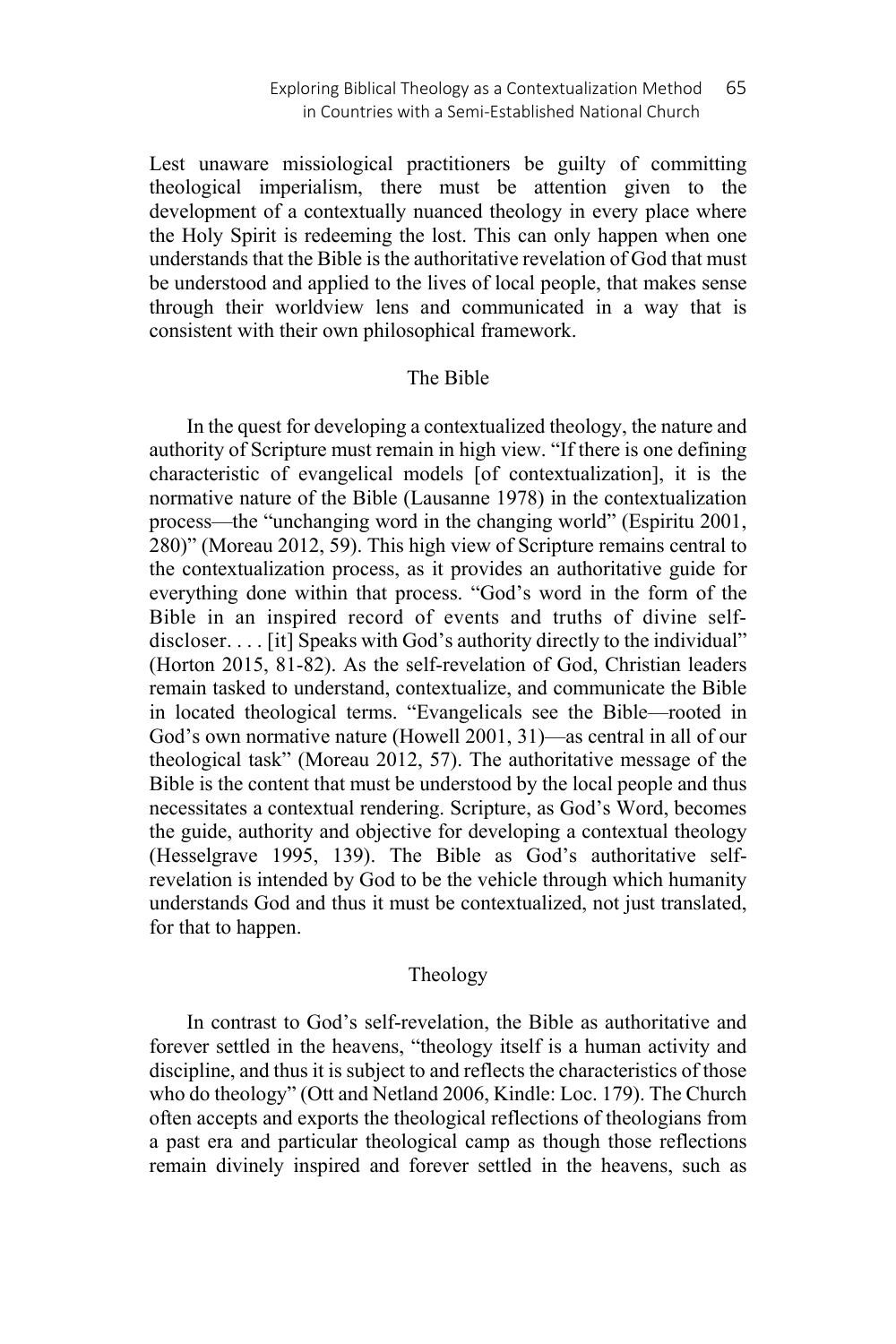Scripture itself. Missiologists must realize that "All theology is contextual theology, from the creeds of the early church to the modern 'Four Spiritual Laws'" (Flemming 2005, Kindle: Loc. 3813). Therefore, theology is seen as necessary, but not static, thus requiring ongoing theologizing. Theology functions as the product of reflection upon what God has revealed about himself through Scripture, how he has acted and continues to act in the world today as seen and understood through the cultural and worldview of the theologizer in a particular era. Developing a local theology, one must simultaneously take into consideration the history of the World Christian movement. "One of the fundamental tasks of the subject of intercultural theology/mission studies is to take into account the broad scope of world Christianity" (Wrogemann 2016, 20). If one does not consider the broad scope of world Christianity in the development of a context-sensitive theology, that individual would run the risk of developing a theology neither truly biblical nor orthodox.

Faithful theology should communicate the constant message of Scripture in alternative forms as seen from the perspective of the theologizer (Kraft 2005, 291). This does not mean that the gospel has no central message or objective meaning. As Allan Anderson (2004, 103) quotes from Lesslie Newbigin , "the gospel is not an empty form into which anyone is free to pour his or her own content." Benno van den Toren (in Cook 2010, 93) affirms that the need to develop local theologies does not mean no "supera cultural core" exists within the Scriptures. Central to this supra cultural message of God's self-revealed testimony stands the call to allow Jesus to remain the Lord of one's life and to experience the liberating freedom that comes through placing one's belief in the one living and true God. While the culture in which the gospel is contextualized colors much of what Christians teach and how they understand following Jesus, the culture cannot define the central claims of the gospel. While culture and worldview impact every expression of the gospel, including the original writing of Scripture, it is not culture that determines the central core of God's self-revelation. In addition to scriptural and cultural exegesis, developing theology and seeking to remain true to the central message of Scripture requires dependence upon the guidance of the Holy Spirit. "Theologizing must be led by the Holy Spirit, who instructs us in the truth. We need also to recognize that the same Holy Spirit at work in us is also at work in the lives of believers in other contexts" (Engen 2016, 75). Theologians and Christian leaders must develop this central core of God's self-revelation, the message of Scripture, into theological statements that humans can quantify and that provide clarity, guidance, and understanding for the Christian community.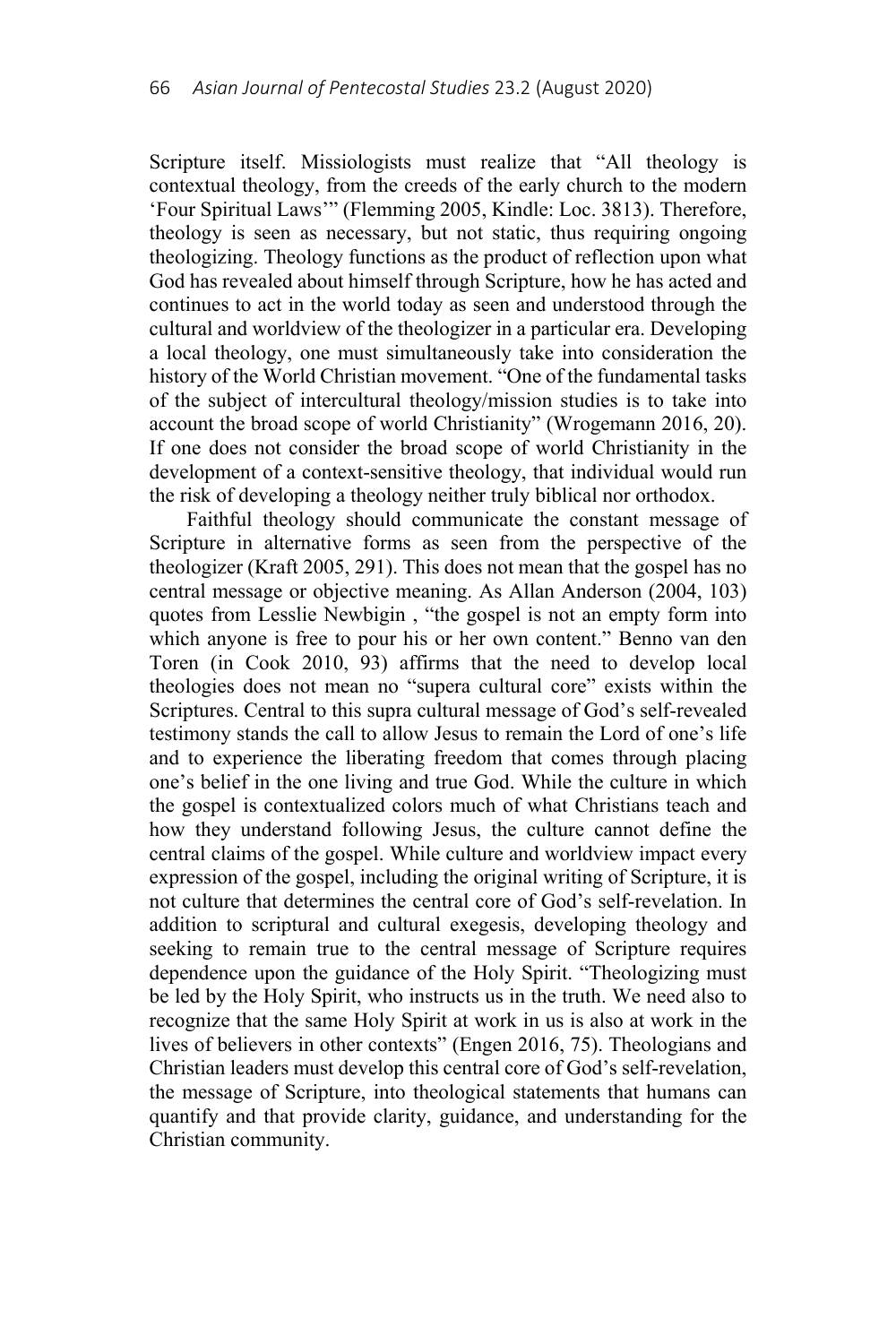## Contextualization

In order to develop this type of locally nuanced theology, faithful to the revealed Word of God and in step with what the historic global Church has understood about God, a process—contextualization—must take place.

Contextualization has to do with how the gospel revealed in Scripture authentically comes to life in each new cultural, social, religious and historical setting. . . . it refers to the dynamic and comprehensive process by which the gospel is incarnated within a concrete historical or cultural situation (Flemming 2005, Kindle: Loc. 49, 114).

Although there are not various truths nor a different revelation of God for each ethnic group, humanity is so enmeshed in their context and bent by their surroundings that "faithful theology must be profoundly situated" (Cook 2010, Kindle: Loc. 250). Contextualization of the gospel and theological concepts, then, not only exists as a good idea, but remains essential to understand, accept, and live out the message in a manner pleasing to God. "The Christian message [and theology] must be proclaimed in the framework of the worldview of the particular people to whom it is addressed, it must emphasize the parts of the message that answer their particular questions and needs, and it must be expressed through the medium of their own cultural gifts" (Anderson 2004, 104). Though opting to use the term "translation" in lieu of "contextualization," Lamin Sanneh (1989, 36) says:

Translation [contextualization] involves a degree of cultural decentralization—or, at least cultural retrenchment, on the part of the translator [theologizer] . . . translation [contextualization] commits to the bold, radical step that the receiving culture is the decisive destination of God's salvific promise, and as such has an honored place under "the kindness of God."

Van den Toren (in Cook 2010, Kindle: Loc. 262) argues that "although the supra-cultural core of the gospel surely exists, one can never explain that core without using the categories and language of a specific culture," and this is what is meant by "contextualizing" theology:

It is the task of theology, then, to discover what God has said in and through Scripture and to clothe that in a conceptuality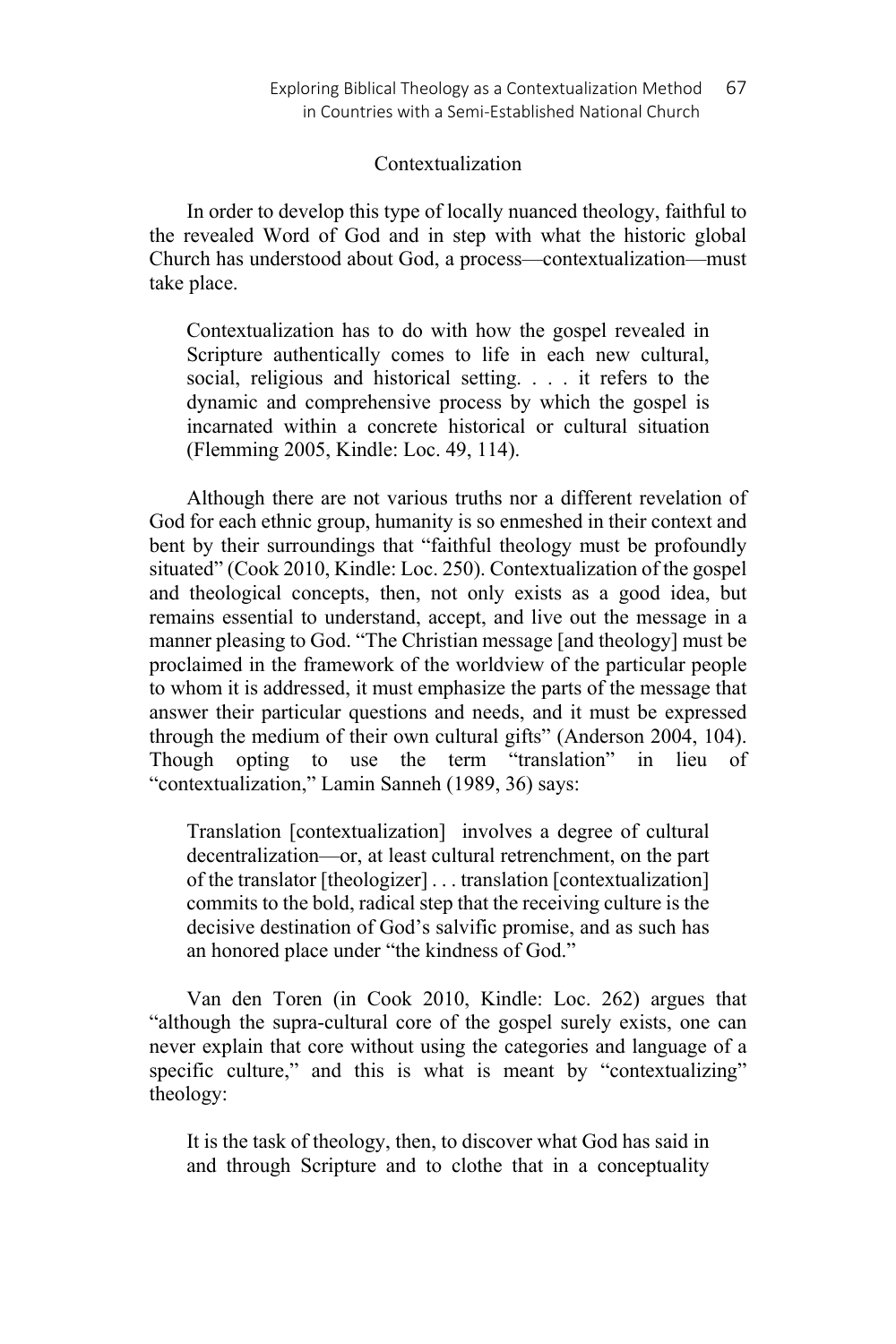which is native to our own age. Scripture, as its terminus a quo, needs to be de-contextualized in order to grasp its transcultural content, and needs to be re-contextualized in order that its content may be meshed up with the cognitive assumptions and social patterns of our own time. (Cook 2010, Kindle: Loc. 3203)

This understanding of contextualization is vital as it provides an understanding of the responsibility that cross-cultural worker have in doing contextualization. This view of contextualization does not compromise or bring a low view to the authority of God's revealed word, but rather, sees the Word in such a high view that it justly demands a contextual rendering of its theological truths.

## A Biblical Basis for Contextualization

One can make a biblical basis for contextualization from many different angles. When looking closely, one can easily see that each of the four Gospels stand as contextualized documents for a specific audience. Furthermore, each of the Apostle Paul's letters serve as stellar examples of his ability to do theology in context. Maybe, however, the most profound and convincing example and validation for the need for contextualization exists not in the writing of the Scriptures, but in the "Word" made flesh, in the Incarnation of Jesus, as well as the manner in which he taught. "The incarnation of Jesus makes contextualization not just a possibility but an obligation. It establishes a paradigm for mediating God's redeeming presence in the world today. The Incarnation of Jesus serves as a key paradigm for a contextualized theology" (Flemming 2005, Kindle: Loc. 126. 146). Through his Incarnation, Jesus took on a robe of humanity, becoming fully man while still being fully God, in a divinely devised plan to contextualize the eternal plan of salvation in a manner that could be understood by humanity. Andrew Walls, using the word *translation* rather than *contextualization* says, "Christ for Christians, . . . is the word translated. Incarnation is translation [contextualization]. When God in Christ became man, Divinity was translated [contextualized] into humanity, as though humanity were the receptor language" (Walls 1996, 27). The Incarnation of Jesus Christ set forth not only a biblical precedent for contextualization, but also a biblical example of how to do it. Jesus lived humbly in a specific place, with real people, became a part of human culture, and divinity embedded in a local human context. "Paul describes Jesus's radical identification with humanity as a 'self-emptying,' a 'selfhumbling' and a 'self-enslavement' on behalf of those he came to serve" (Phil 2:6-8). In C. Rene Padilla's words (in Flemming 2005, Kindle: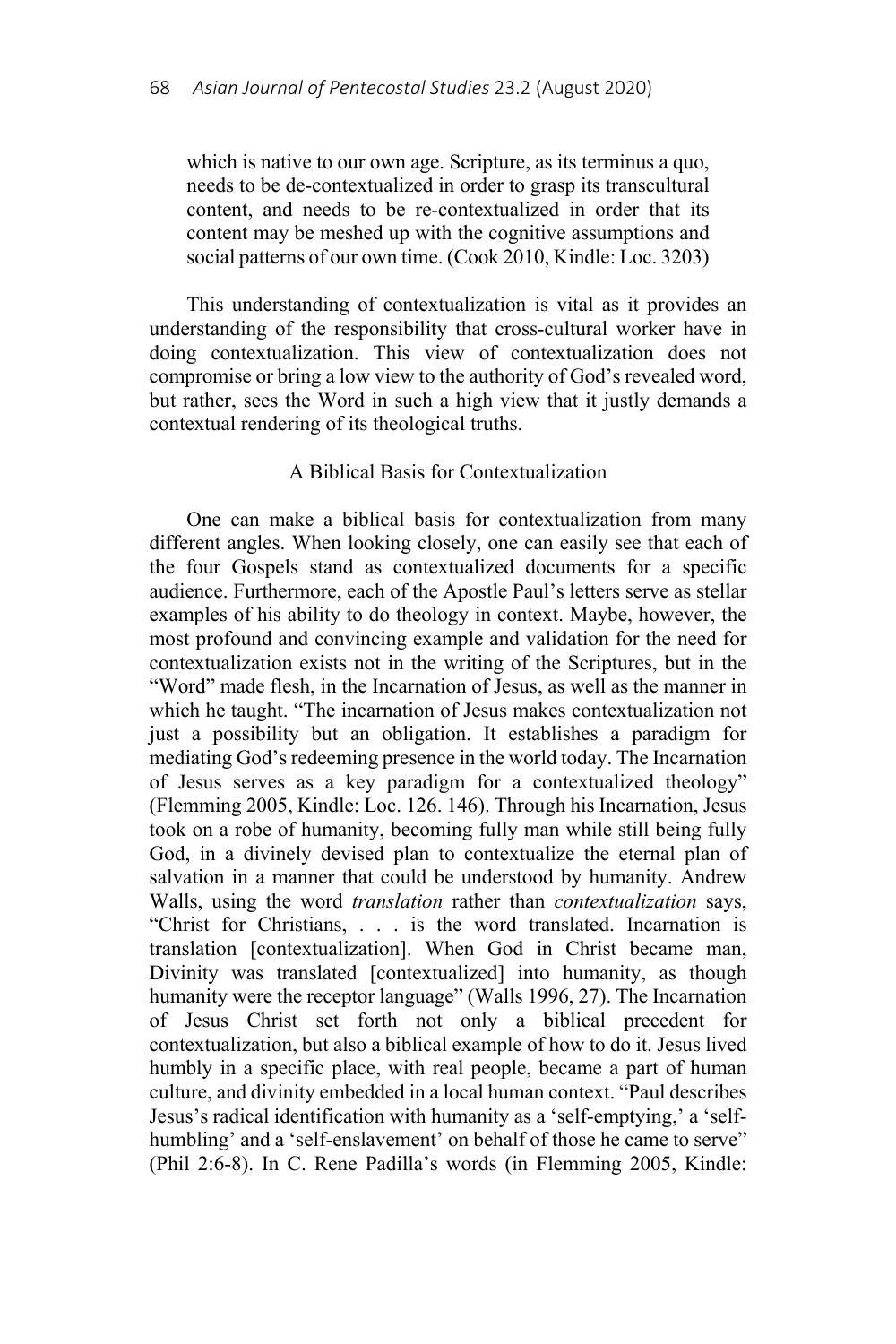Loc., 133), "It may be said that God has contextualized himself in Jesus Christ."

From this position as the incarnate contextualized God-man, Jesus profoundly expounded the principles of the kingdom of God, theologizing, using human terms and examples from the place where he lived and taught. Dean Flemming states it well:

. . . When Jesus did theology, he consistently used local resources. Jesus' preaching of the kingdom of God, his teaching on the law and righteousness, and his use of life-specific parables drew upon language, thought categories and rhetorical traditions from the Jewish culture of his clay. He communicated to people not in theological abstractions but through familiar, concrete forms-miracles, illustrations from common life, proverbs and stories, master-disciple dialogue and the example of his life among them. Although he offered a radically new teaching he did not coin a new language to express it. Instead, he used the earthy images of everyday rural life. Fishing and farming, weeds and wineskins, soil and salt became the "stuff' of his theological activity. From the beginning the gospel was voiced in local, culturally conditioned forms. What is more, Jesus' message and method of doing theology were contextspecific. He mediated the good news in ways that were appropriate to particular people and occasions. (Flemming 2005, Kindle: Loc. 140)

This example of contextualization is more than merely a captivating stroke of divine genius, but rather a compelling call and a biblical pattern for cross-cultural workers to be guided by in their quest for developing contextual theology.

# Summary and Clarification

From understanding theology as a contextually sensitive articulation of God's authoritative self-revelation, to a particular people in a particular place and time in history, this paper moves forward in seeking a viable methodology, as laid out above, for accomplishing this task in a semi-established church context such as Vietnam. Achieving this end, a contextually sensitive local theology for in particular people, for a nation with a semi-established church, requires a different approach than developing such theology for a people group just receiving the gospel for the first time.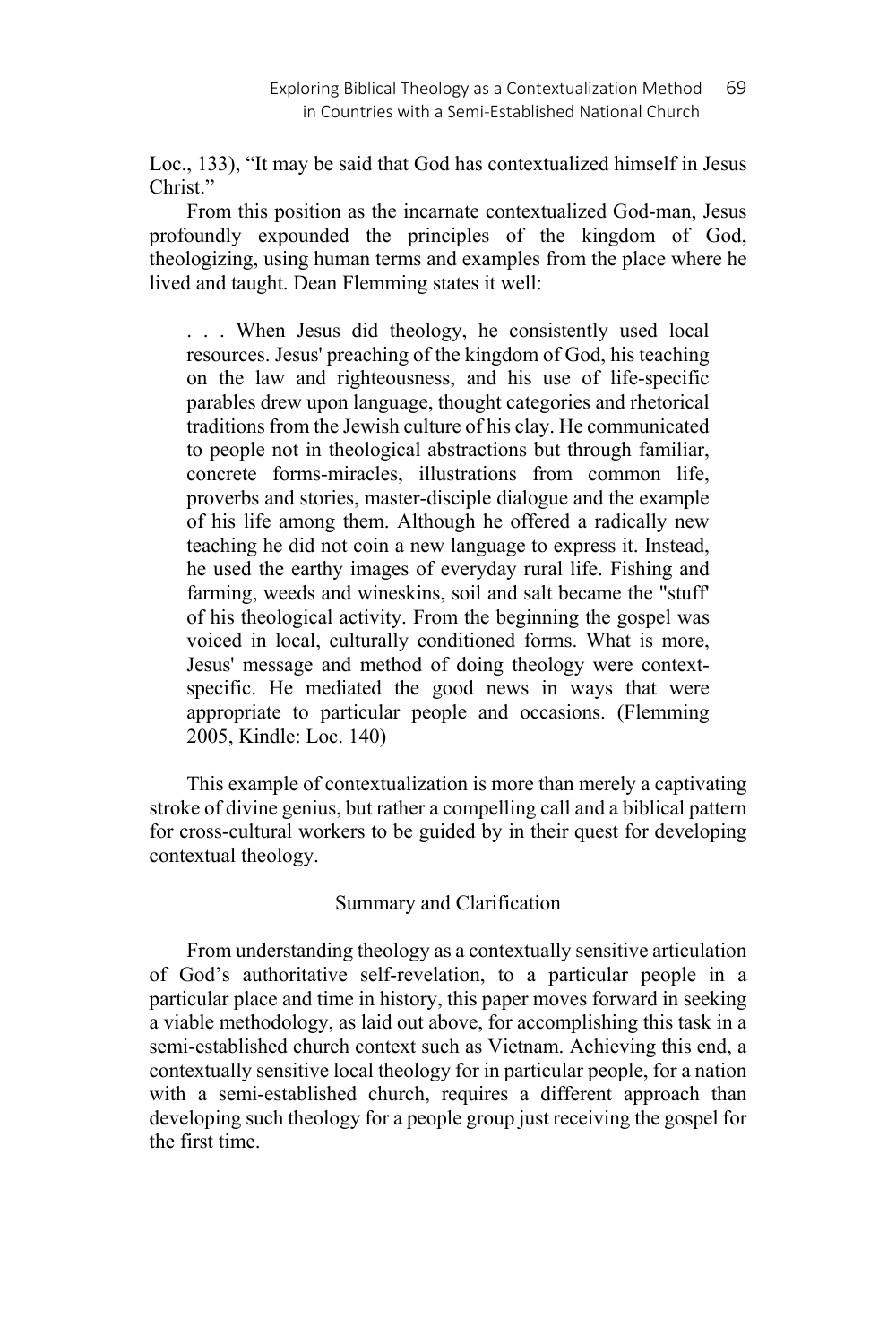As mentioned above, in order to develop a context-sensitive theology in keeping with the understanding of contextualization and theology outlined above, a systemic shift in the approach to teaching theology in countries like Vietnam must take place. This approach must respectfully correct previously-understood, overly-westernized doctrinal creeds and theological tenets, while at the same time introducing a method of theologizing that provides latitude for developing and maintaining a contextually-appropriate theology that addresses the needs of the people and remains faithful to Scripture (Cook 2010, Kindle: Loc. 104). Again, I propose that foundational to this conversation remains the implementation of teaching biblical theology first in Bible schools and seminaries throughout Vietnam and then from that, developing systematics specific to the Vietnamese context.

## **Understanding Biblical Theology**

Unlike systematic theology, which often reflects the dogma of a particular theological persuasion, biblical theology exists as more of a methodological process for discovering the theology of the text and how it fits into the whole of Scripture. To be sure, within the world of biblical theology, there are various methodologies, each prioritizing a unique scope and focus, however fundamentally biblical theology considers the broad narrative with Scripture, and takes its primary information from scripture.<sup>1</sup> Graeme Goldsworthy (n.d., 1; cf. Vos 2014, 13) states that "Biblical theology is not so much about identifying fixed theological truths, as it is about a process by which theological truth is revealed. At its simplest, it is theology as the Bible reveals it." While it may be impossible for the theologizer to remain completely objective during the process of developing theology, as Goldsworthy points out above, the theological discipline of biblical theology provides a theological methodology that allows one to discover theological truths as recorded in Scripture. "In effect, Biblical theology suggests that there is a basic hermeneutical principle implicit in the biblical text and priority is given to that embedded hermeneutic" (Hesselgrave 1995, 27). Biblical theology engages the biblical texts while giving careful consideration to the historical setting in which it originated, seeking to "locate and relate the contributions of the biblical documents along the lines of the continuum of God's salvation-historical program centered in the coming and salvific work of Christ" (Bock and Köstenberger 2012, 19). To

 $\overline{\phantom{a}}$ <sup>1</sup>This paper primarily focuses on "Biblical theology as history of redemption," as seen in Klink & Lockett's work on "Understanding Biblical theology." For a further understating of various lenses through which to do Biblical theology, see Klink & Lockett, "Understanding Biblical Theology."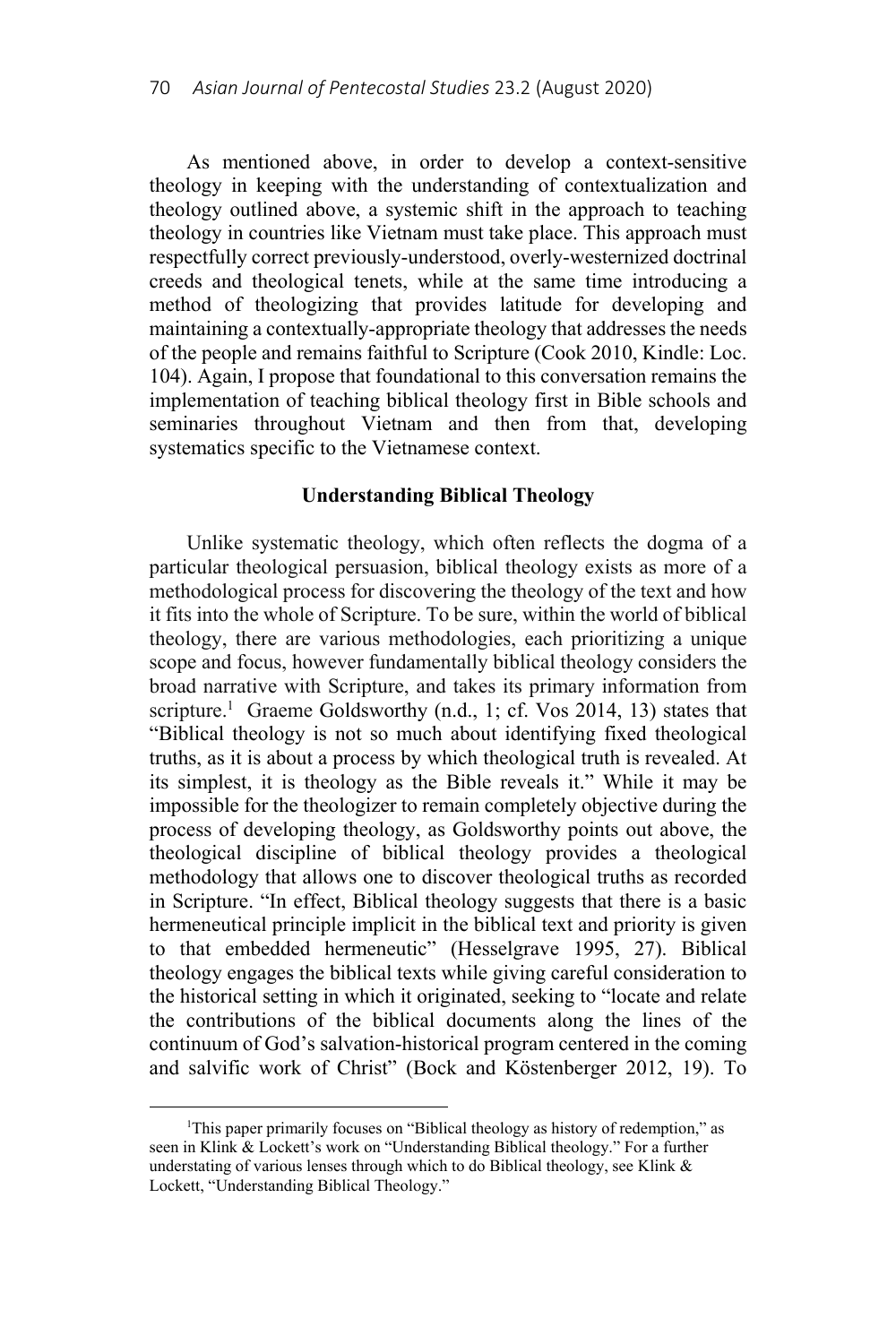further understand the focus of this, G. K. Beales' (2011, 9) working definition of biblical theology provides clarity:

Biblical theology, rightly defined, is nothing else than the exhibition of the organic process of supernatural revelation in its historic continuity and multiformity. In this light, a biblical theological approach to a particular text seeks to give its interpretation first with regard to its own literary context and primarily in relation to its own redemptive-historical epoch.

Biblical theology intentionally allows humanity to see the historical progression of God's revelation, the centrality of God's redemptive plan, and other major foci of Scripture come to light. As such, the divine emphasis that God has placed on certain issues throughout his interaction with humanity takes precedent in the theologizing (Vos 2014, 17).

The practice of doing biblical theology as an official academic theological discipline can seem fairly uncommon and maybe even new to the modern theological field, at least in post-Reformation and Enlightenment era theology done from the West. One of the leading biblical theologians of the modern era, Darrell Bock (Bock and Köstenberger 2012, 19), even states, "Biblical Theology is a relatively new academic discipline. . . . [yet, this field of theology is] one of the most promising avenues of biblical and theological research today." From the earliest church history, however, key leaders have viewed biblical theology, though maybe not officially dubbed as such, as a necessary component for understanding the big picture and unity of the Bible. As John Easter (2019, PPT 1-Biblical Theo) highlights, the Early Church fathers employed the interpretation methods used in biblical theology in countering what they viewed as false teaching. Irenaeus, for example ("a disciple of Polycarp, who was a disciple of John the disciple of Jesus"), devoted considerable energy to developing a biblical theology that demonstrated the unity of the whole of Scripture (Wingren 2004, 34). Additionally, Irenaeus

formed the "rule of faith" (what we call the "analogy of faith"—"Scripture interprets Scripture") principle that was thereafter readily employed and developed by the Church . . . He also Defended the fourfold gospel as inspired by the Holy Spirit, and wrote extensively towards a biblical theology that demonstrated the unity of the whole of Scripture as he integrated the Christian understanding of the OT with a consistent interpretation of the Gospels and epistles. (Easter 2019, PPT 1-Biblical Theo)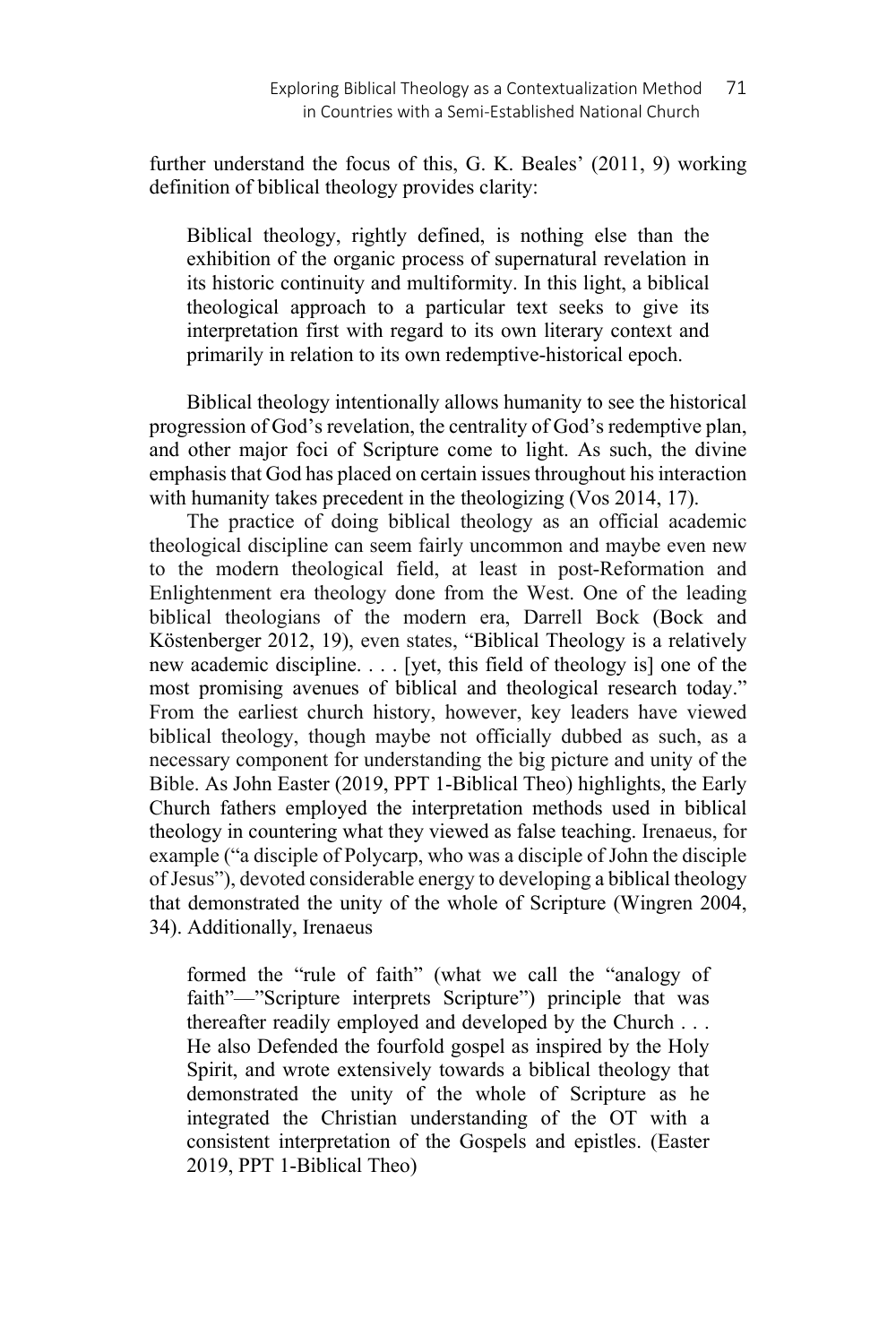Much later, in the 1780s, J. P. Gabler (in Klink and Lockett 2012, 14) began disusing the need to differentiate between biblical theology and dogmatic (systematic) theology, on the basis that biblical theology allows the theologizer to understand and see the meaning of Scripture, without imposing the biases of a particular church tradition. In the late 1890s Geerhardus Vos (2014, 16-17), of Princeton Theological Seminary, drew great attention to the purpose and value of doing biblical theology, explaining it as a way of understanding both how God has spoken—and what he has said to humanity throughout the course of history—as he addressed humanity's spiritual needs.

In seeking to understand how the discipline of biblical theology can serve as a systemic contextualization methodology for semi-developed national churches with an "overly westernized theology," one must understand how biblical theology works, as well as see its practical uses in the life of the church. Biblical theology as practical and prescriptive, suits the "action motif" of God and the mission of God well. Vos (2014, 17-28) highlights six practical uses of biblical theology that are germane to this discussion:

- 1. Biblical theology exhibits the organic growth of the truths of special revelation.
- 2. Biblical theology supplies us with a useful antidote against the teachings of rationalistic criticism.
- 3. Biblical theology imparts new life and freshness to the truth by showing it to us in its original historic setting.
- 4. Biblical theology can counteract the anti-doctrinal tendency of the present time . . . by bearing witness to the indispensability of the doctrinal groundwork of our religious fabric.
- 5. Biblical theology relieves to some extent the unfortunate situation that even the fundamental doctrines of the faith should seem to depend mainly on the testimony of isolated proof-texts.
- 6. Biblical theology's highest practical usefulness is that it finds its supreme end in the glory of God.

These six practical uses of biblical theology remain important to understand, as they highlight the usefulness of this theological discipline in developing a theology for the local context that addresses real-life issues of the people. Overly rationalistic theology or, worse still, mere theological theory formulated by academic theologians, remains of little to no use in showing how the God of the Bible has spoken and interacts with the needs and concerns of humanity.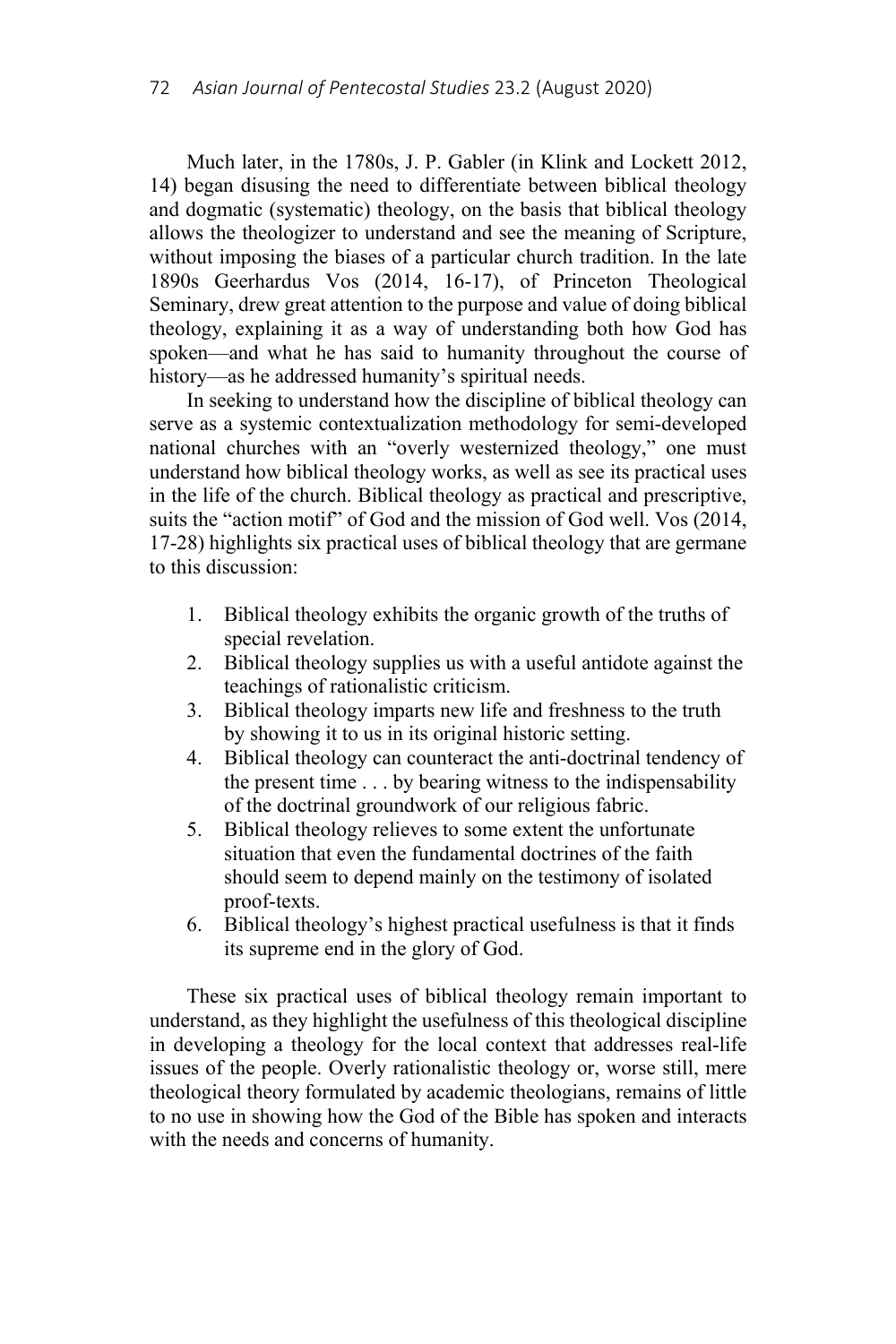When thinking about developing a contextualized theology, one must make room for the local theologizer to discover for himself or herself what God has said and how he has said it. Biblical theology attempts to provide that space:

Rather than allowing traditional church teaching to control the formulation of Biblical theology, Gaber argued that biblical theology should be a historical concept—that is, that it should proceed from historical argument. This biblical theology could and should be pursued quite independently from the church's dogmatic biases (Klink and Lockett 2012, 15).

Biblical theology thus provides a foundational approach to understanding Scripture that allows for authentic theological reflection from the worldview of the theologizer while at the same time prioritizing the divinely ordained themes found in the authoritative self-revelation that God has given to humanity, the Bible.

## **Understanding Systematic Theology**

Systematic theology, on the other hand, refers to a set of theological presuppositions or doctrinal statements. Systematics exists fundamentally as a theological position determined by synthesizing a collection of verses throughout the Bible on a particular topic (Lawrence 2010, 89). As Easter (2019, n/a) clarifies, "Systematic theology uses a proof-text method, and seeks to classify in logical order the cardinal doctrines of the Church." Typically, systematic theology organizes these theological nuggets in a logical manner clearly defined for a particular part of the world and that suits the thinking of a particular theological camp. As such, "systematics is dogmatic in that it is the orderly arrangement of the teachings of a particular view of Christianity. Dogmatics involves the crystallization of teachings as the end of the process of revelation and as 'what is to be believed now'" (Goldsworthy n.d., 26). Geerhardus Vos states, "In biblical theology the principle is one of [following] the historical [development of biblical themes as revealed in Scripture]; in systematic theology it is one of logical construction. Biblical theology draws a line of development. Systematic theology draws a circle" (Vos 2014, 16). As Darian R. Lockett (2012, 9) further explains, "Biblical and systematic theology equally construct their individual projects by extracting data from the biblical text. . . . systematic theology relies heavily on logic or philosophy as an abstracting aid, while biblical theology relies heavily on history as an equally abstracting agent."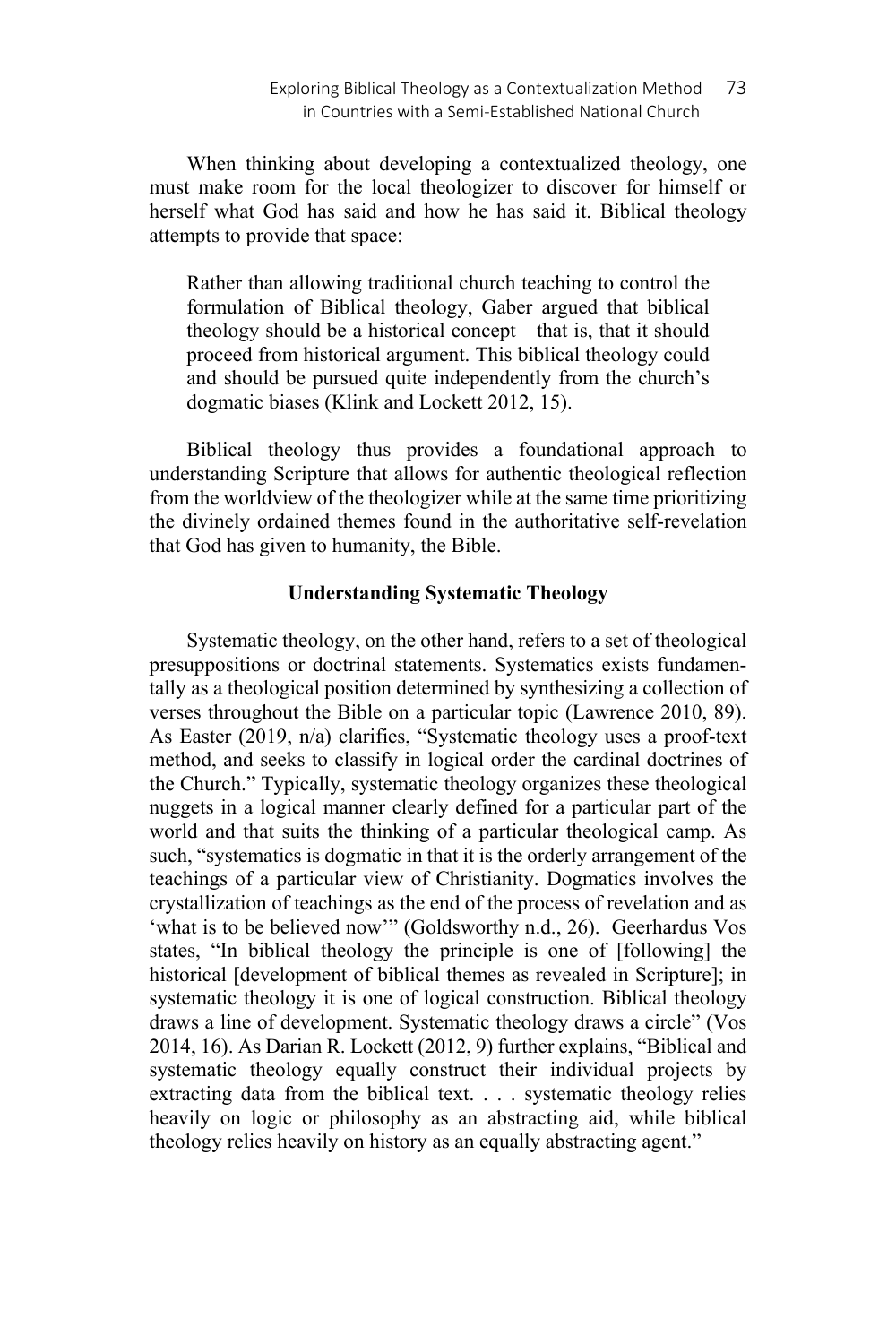Systematic theology further seeks to formulate its theological findings into precise and accurate summaries that articulate doctrine and define the boundaries between truth and error, and between orthodoxy and heresy. "It seeks to make "normative" statements. . . . Systematic theology goes beyond general summaries to precise and detailed doctrinal formulations" (Lawrence 2010, 90). Part and parcel to systematic theology's emphasis on precise doctrinal statements involves the fact that Biblical scholars generally formulate those statements as relevant to a particular culture during a particular era in history. D. A Carson (in Alexander et al. 2000, 101) states, "systematic theology that is worthy of the name . . . seeks to articulate what the Bible says in a way that is culturally telling and culturally prophetic." Michael Lawrence (2010, 91) further emphasizes these time- and culture-bound characteristics of systematic theology: "Systematic theology has a strong concern for contemporary relevance. Its goal is to teach us not just timeless truth, but what it means to believe and obey that timeless truth today." This applicable dynamic of systematic theology proves highly valuable, pragmatic, and even necessary. At the same time, however, it makes its adaptability to a different era and context, difficult and often artificial.

Although, as mentioned above, systematic theology can prove helpful in organizing biblical truths in an understandable way, it can also inhibit the local theologizer's process of seeing the naked truth of Scripture. As Walter Kaiser (1978, 11) states, "Systematic theology as well as some other methods of theology, in a sense, select certain theological data that suits our fancy or meets a current need." It can have further undesirable effects when cross-cultural practitioners translate systematic theological works and introduce them to a developing church in the form of fixed theological tenets. This process fails to account for the worldview or philosophical framework of the host culture and assumes that the ones who developed the original set of systematic statements covered everything and did so in a manner understandable to everyone. This methodology not only allows little room for the local theologizer to reflect on biblical truths, but it can also can miss entire themes of Scripture irrelevant to the western theologizer yet integral to the host culture and its spiritual development. Systematic theology, when misapplied or simply translated from one language into another, can thus serve as a "theological straight jacket" for the local church. When this happens, it hinders the church from developing a context-sensitive theology that actually reflects their own understanding of Scripture and that addresses their daily needs.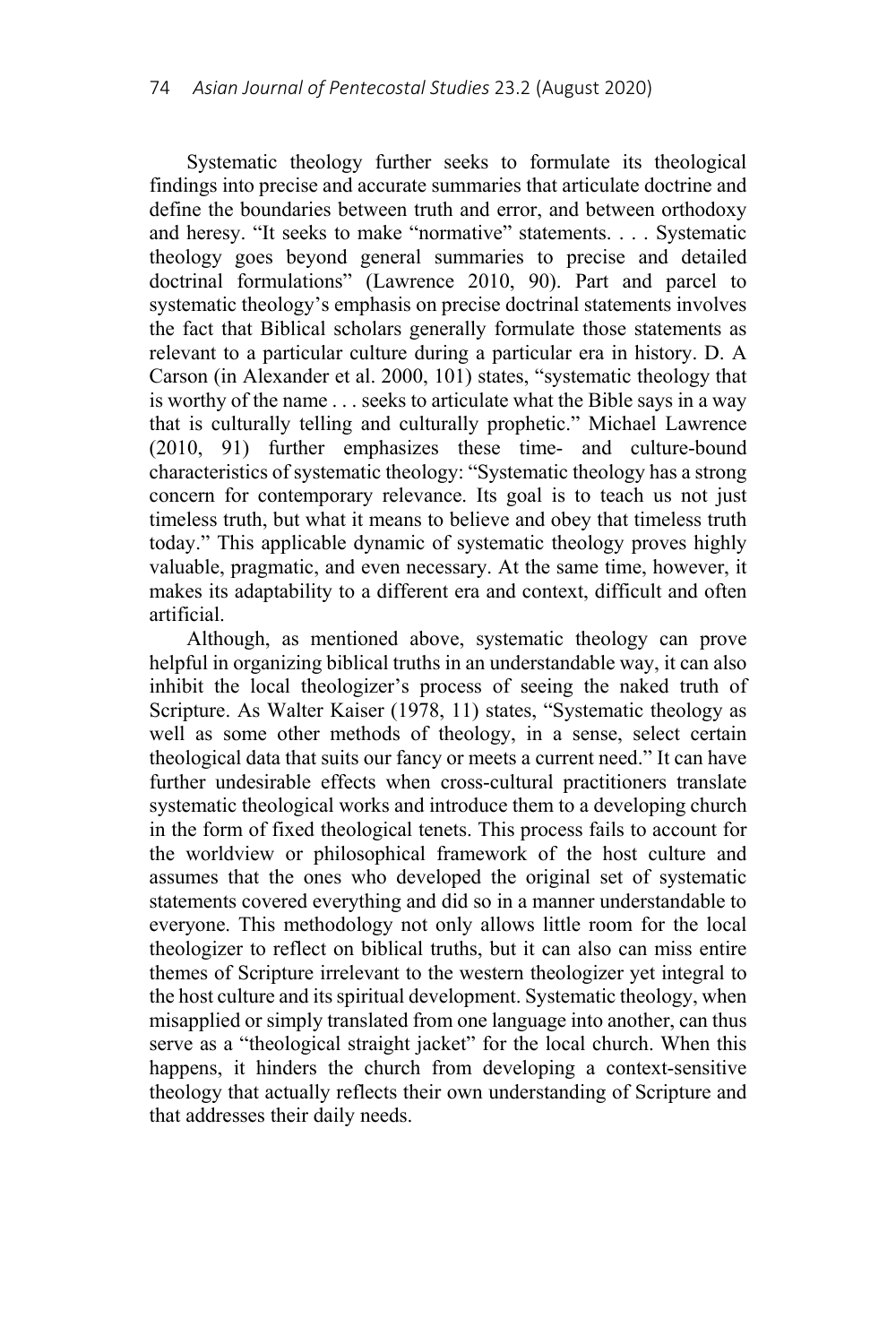# **The Relationship between Biblical and Systematic Theology**

Seeking to explore biblical theology as a methodology for developing context-sensitive theology requires one to understand the nature of both biblical theology and systematic theology. Both methodologies remain necessary, but in our estimation of what is required in order to develop a context-sensitive theology, one needs to understand not only how each discipline works, but also the sequence in which one develops and implements each theological methodology or discipline. As Klink and Lockett (2012, 16) note, "the two disciplines are siblings both participating in the abstraction in order to reach an understanding. . . . Both kinds of abstraction are necessary for a theological understanding of scripture." As Vos (2014, 15) says, both biblical theology and systematic theology take the truth deposited in the Bible and seek to apply it to the spiritual needs of humanity. In this sense they are alike and have the singular purpose of helping humanity understand the Word of God so that it can be appropriately applied.

Biblical theology tends to be more foundational, while systematic theology deals with the fruit of biblical theology and is determined by the parameters or horizons that biblical theology establishes. As Carson (in Lawrence, 2010, 91) states, "systematic theology is not so much a mediating discipline as it is a culminating discipline." Biblical theology then, when understood from this perspective, serves as a hermeneutical guide to help the local theologizer extract the naked truth of Scripture. One can then formulate those truths into contextually sensitive statements that apply the truth of God's Word in a manner that makes sense to the local people. Those truths would then be the beginning of their systematic/dogmatic theology. Lawrence explains the relationship this way:

. . . here is the proper work of systematic theology. Undergirded and surrounded by biblical theology throughout, systematic theology applies the truth of God's word to the specific contemporary situation . . . without Biblical theology one might be tempted to merely give rules and moral guidelines . . . without systematic theology one might be only able to tell a story that the audience is unable to relate to their problem. (Lawrence 2010, 97)

This clarification of the relationship between biblical and systematic theology further moves one toward understanding how biblical theology can be used and is needed in developing contextual theology.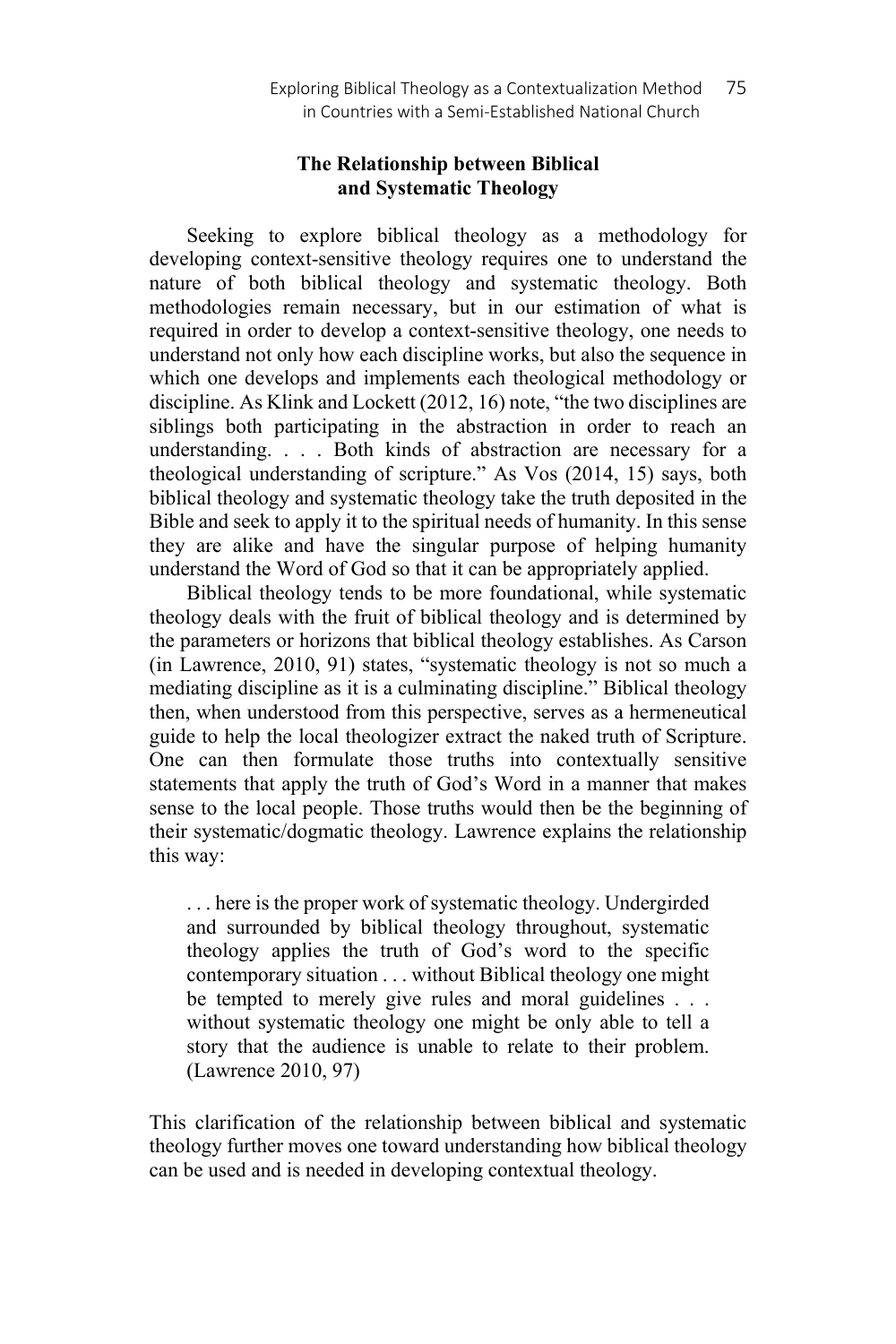#### Summary

One should not view biblical theology and systematic theology, then, as mutual enemies, but related, more like a tree and its fruit. Biblical theology provides a minimally-enculturated approach to understanding Scripture so one may apply it and live it out in context in a manner faithful to the historic Christian faith (Goldsworthy, n.d., 29). Biblical theology allows the local theologizer to discover the "supracultural core" (Cook 2010, 156) of the gospel, from his or her own worldview and philosophical framework, and then articulate it in a manner that local people can understand. "Biblical theology as a discipline, not only provides the basis for understanding how the text in one part of scripture relate to other text, but it also serves as the basis in underpinning for all theologizing" (Lawrence 2010, 89). Biblical theology thus empowers the interpreter to view Scripture in a contextsensitive way that can lead to the development of contextuallyappropriate dogmatics.

#### **A Biblical Example of Biblical Theology**

One of the distinguishing elements of biblical theology is that it allows the metanarrative or big story of Scripture to reveal the central theological themes of the Bible as the biblical authors present them in the unfolding revelation of God (Goldsworthy, n.d., 26). Creation, the fall of humanity, and God's redemptive plan provide three of these major theological themes that surface repeatedly within Scripture. This section briefly highlights how the Apostle John, in John 1:1-18, uses these "images and categories that are anchored in Judaism but that also speak to an audience with a broader cultural and religious background . . . [to recontextualize] the story of Jesus for a new audience and a new generation" (Flemming 2005, Kindle: Loc. 3275). Clearly, both from the text as well as from historical data, Gnostic teaching deeply impacted the Jewish audience to whom John was writing. As Sanneh notes, ". . . the Gospel of John was the most ambitious attempt in Scripture to assimilate the Gnostic system. . . . The inclusion in the Christian canon of the Johannine corpus, so different in tone and temper from the Synoptics, shows the lengths to which the community of believers went in its practice of translatability [contextualization]" (Sanneh 1989, 21-22). The Apostle John's writings, and specifically John 1:1-18, remains thus, in effect, a biblical example of contextualized biblical theology.

First, John states at the end of his Gospel his purpose for writing so that his audience "may know and believe that Jesus is the Christ the son of God and that through believing they might have life in his name"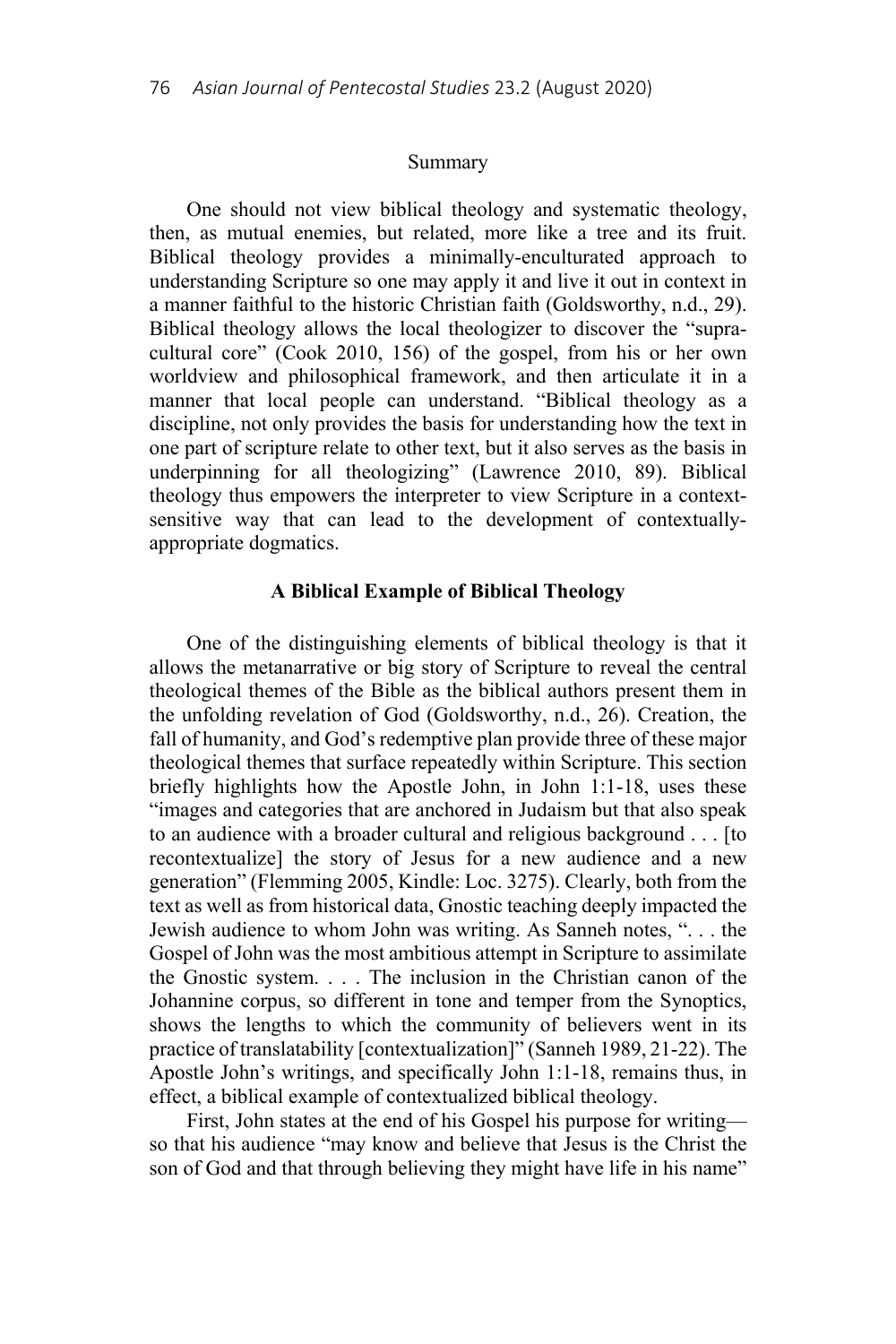(20:31).2 John brilliantly accomplishes his stated objective of showing this part (who Jesus is) within the whole (the metanarrative of Scripture) by employing a biblical-theological approach in context. Within the first twenty-four words of John 1, he ties his story of Jesus and Jesus's divine identity to the historical creation narrative: "In the beginning was the Word, and the Word was with God, and the Word was God. He was with God in the beginning." Words such as "in the beginning" (1:1-2), "the Word," "light," "darkness," "made," and "the world" evocatively echo the genesis of the metanarrative of Scripture. By introducing the creation narrative at the very beginning of his Gospel, he can tether his story and explanation of Jesus's identity to this familiar and foundational text. John bridges his statements to the past to help his Jewish audience understand this *Logos* as the eternal creator, God, and their long-awaited Messiah.

John contextualizes his claims about Jesus by employing the term *Logos* to identify Jesus. *Logos* had rich religious and philosophical meaning for both the Jewish and Greek audiences to which he was writing (Flemming 2005, Kindle: Loc. 3288). John, as a biblical theologian, seeks to tie his propositions to the big narrative of Scripture in a context-sensitive manner; his interpretation proves thus both faithful and creative. It expounds on and adds new dimension to previous understanding. As mentioned above, biblical theology not only identifies the major themes of Scripture, but it also allows the divinely-embedded and progressively increasing dimensions of God's revelation on that topic to be emphasized as it is naturally emphasized in Scripture.

In addition, John brings to the surface another major biblicaltheological theme in the opening section of his Gospel by highlighting the fallenness of humanity and its relational separation from God. In verses 12 and 13, John makes an indirect statement to the Jewish community that appears as an intentional contextualization move: he states that those "who believe" will receive the "right" to be called the children of God. This statement underscores to the Jewish community the pervasiveness of humanity's fallenness. John indirectly asserts that simply existing as a descendant of Abraham did not give them the "right" to be called a child of God, as they had assumed. Taking the biblicaltheological theme of the Fall of humanity from the Genesis story, and showing that it applies to not only "everyone else" but also to the Jews, again ties the big picture of humanity's condition to the audience itself.

What John takes away with his left hand, he offers anew with his right as he focuses on God's redemptive plan. John begins to introduce the idea of being spiritually born into the family of God through God's

 $\overline{a}$ <sup>2</sup>All Scripture quotations, unless otherwise noted, are from the New International Version.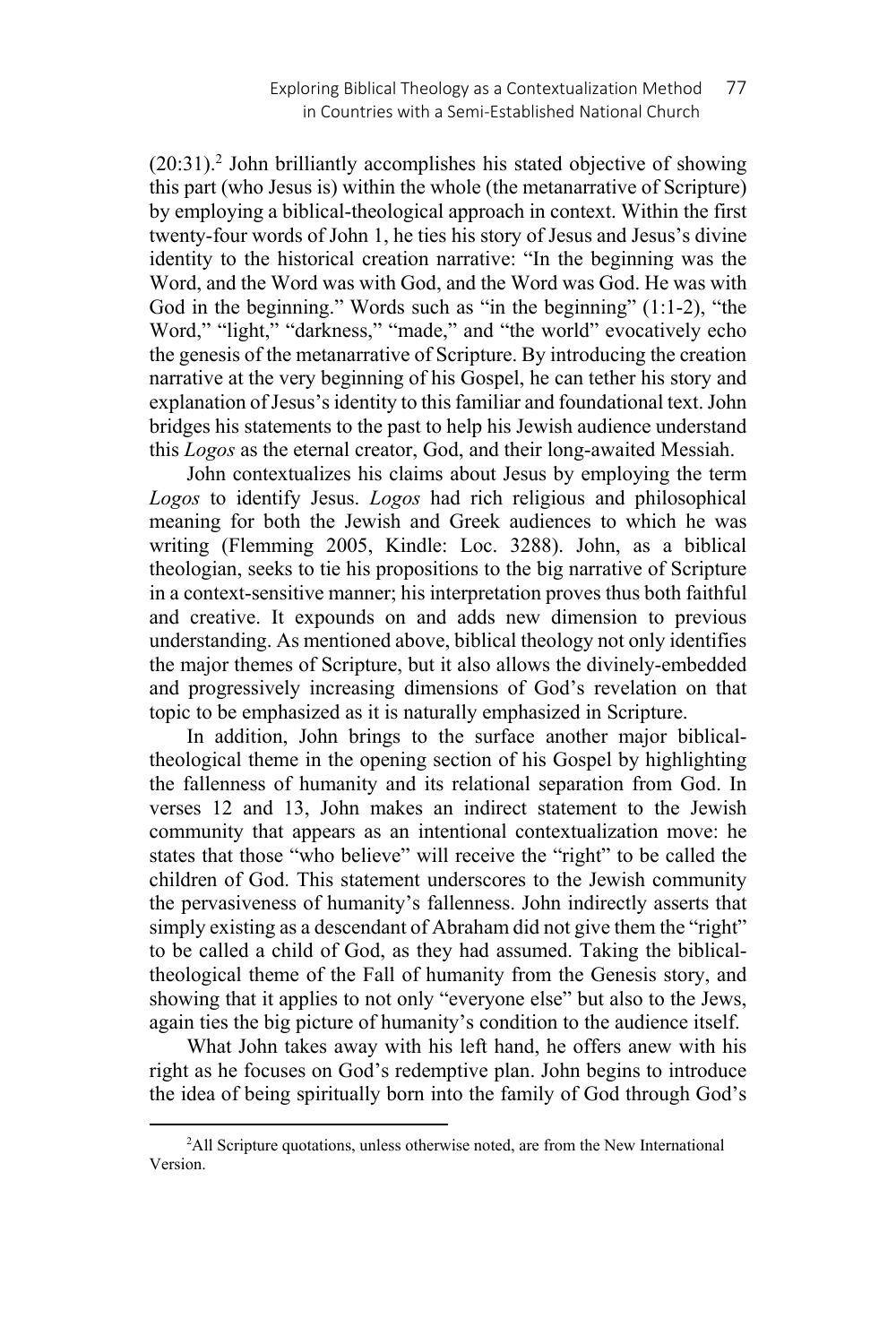divine initiative and belief in the Messiah. Craig Keener (2014, 234) notes the familiarity both Jews and Gentiles would have had with this birth terminology, as: "Jewish teachers spoke of converts to Judaism as starting life anew like 'newborn children,' just as adopted sons under Roman law relinquished all legal status in their former family when they became part of a new one." The Jewish community to which John writes would also have had awareness of the "child of God" terminology from the Old Testament, which points again to John's intentional contextualization of a biblical-theological theme. John here allows his contextually-informed writing to intentionally grate against the commonly-held position of his Jewish audience. He boldly asserts that membership in God's family requires not human bloodlines, as the Jewish community commonly believed, but belief in Jesus as the Messiah.

John 1 provides an example of how biblical theology ties a specific text to the major themes and overall narrative of Scripture, and how he contextualized Old Testament truths for his contemporary audience. Furthermore John 1:19-34, with John the Baptist's preaching and the ensuing response of the people, provides an example of how the truths of biblical theology pulled from the grand narrative of Scripture come to bear on the daily lives of the people who believe it. While this might not qualify as a "fully developed" systematic theology, it serves as a movement toward an applicable dogmatic that flows out of biblical theology.

### **Implications and Application**

Having reviewed the aims and methods of biblical and systematic theology and provided a biblical example, this section now extends the implications of these efforts to the context of the Vietnamese Protestant Church. I aim, as previously stated, to propose that teaching theology from a biblical-theological approach first remains a valid, if not necessary, foundational component to the development of a contextual theology within a semi-established national church. While biblical theology has made a decisive comeback over the past few decades in the theological academy, missionaries and other cross-cultural practitioners seem slow in seeing biblical theology as a fundamental component in developing contextual theology. This is the case in Vietnam, where missionaries involved in theological training work with a generation of Vietnamese church leaders who received a subset of either noncontextualized or minimally contextualized systematics developed through a western philosophical and theological framework: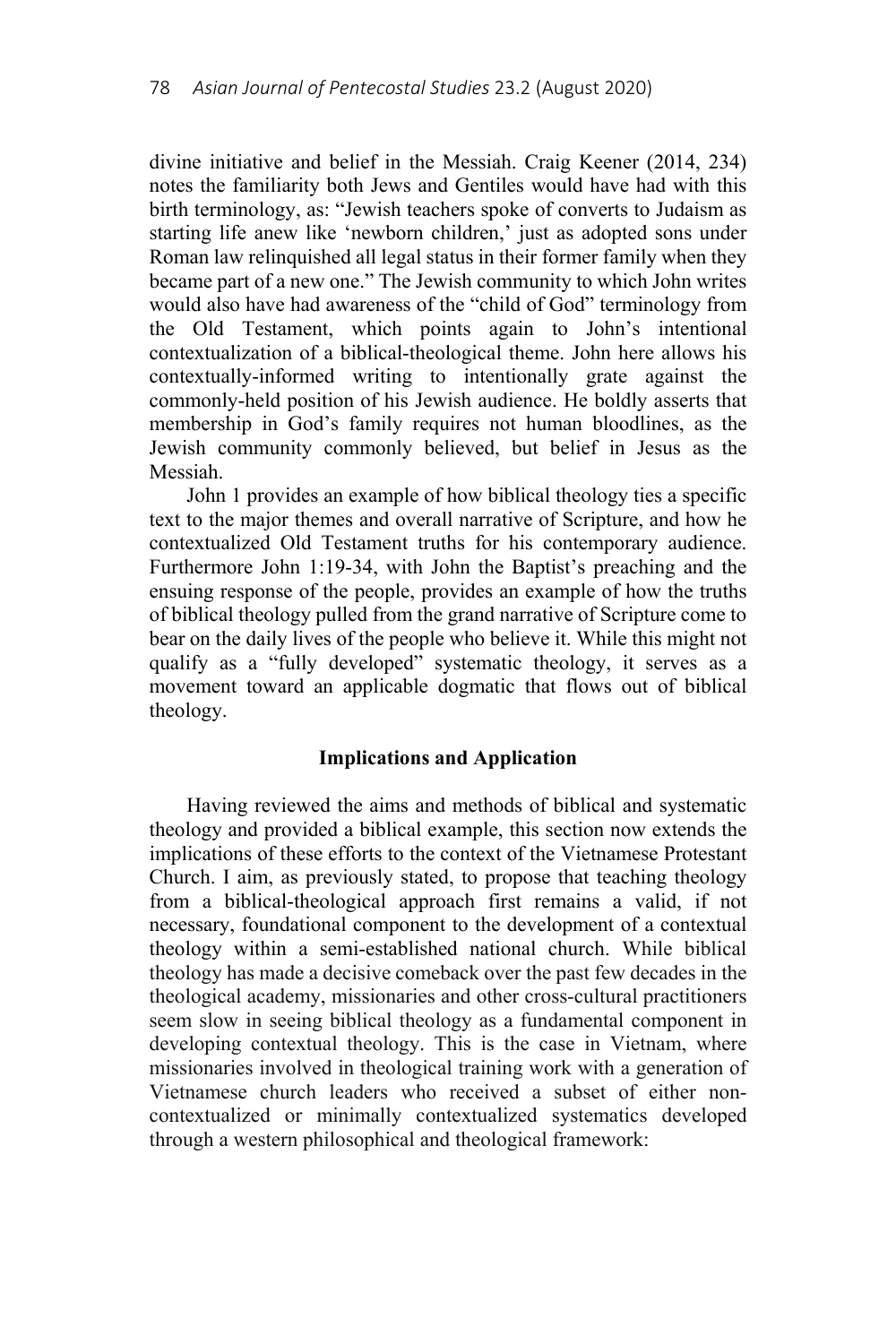The Church [in Vietnam] has shown little evidence of having a specific Vietnamese contextual theology. In other words, the Church has not "nurtured" or "expressed" itself theologically in the cultural context in which it has existed. Its architecture, liturgy, music, homiletical style and organizational structure have all reflected the foreign culture of the missionary, thus being completely discontinuous from Vietnamese cultural patterns. The Church remains to this day, for the most part, a western church, . . . in Vietnam, rather than a contextualized and culturally appropriate [church]. (Nguyen 2019, Kindle: Loc. 222)

Across the board in the major evangelical denominations in Vietnam, Bible schools and seminaries struggle with this reality as they seek to raise up new ministers and church leaders who are faithful to Scripture and authentically Vietnamese.

 Early Catholic Jesuit missionaries who came to Vietnam in the seventeenth century, such as Alexander de Rhodes, gave remarkable attention to the need for contextualization and enculturation, but Protestants seem to not have done well in this area. De Rhodes was particularly careful about not wanting to establish Christianity as a culturally separate group within Vietnam. (Phan 2006, 81). He had a deep conviction that the Vietnamese people should understand the Bible and apply its theological truths. The Jesuits' efforts at contextualization in the seventeenth century, which included learning the local language and culture, provided a significant foundational component for the Catholic Church's survival in Vietnam (Nguyen 2019, Kindle: Loc. 240).

Conversely, Protestants have seemed much more comfortable with translating theological materials than with developing culturally sensitive materials for the Vietnamese mind and way of life. While theological training has served as the significant part of the Vietnamese Protestant history in Vietnam since its beginning in 1911 (Thai Phuoc Truong 2019, 32), to date no credible contextual theology has been developed for the Vietnamese people. "French and American Protestant missionaries in early twentieth-century Vietnam seemed to be intent on making the native Vietnamese a more western Christian, overlooking perhaps, that in the process, they were also making [them] less Vietnamese" (Nguyen 2019, Kindle, Loc. 240). Perhaps out of zeal to do as much as possible as quickly as possible, or more probably out of ignorance regarding the necessity, both Protestant missionaries working in Vietnam as well as Protestant believers in Vietnam, have seemingly failed to develop a true context sensitive theology. "Protestant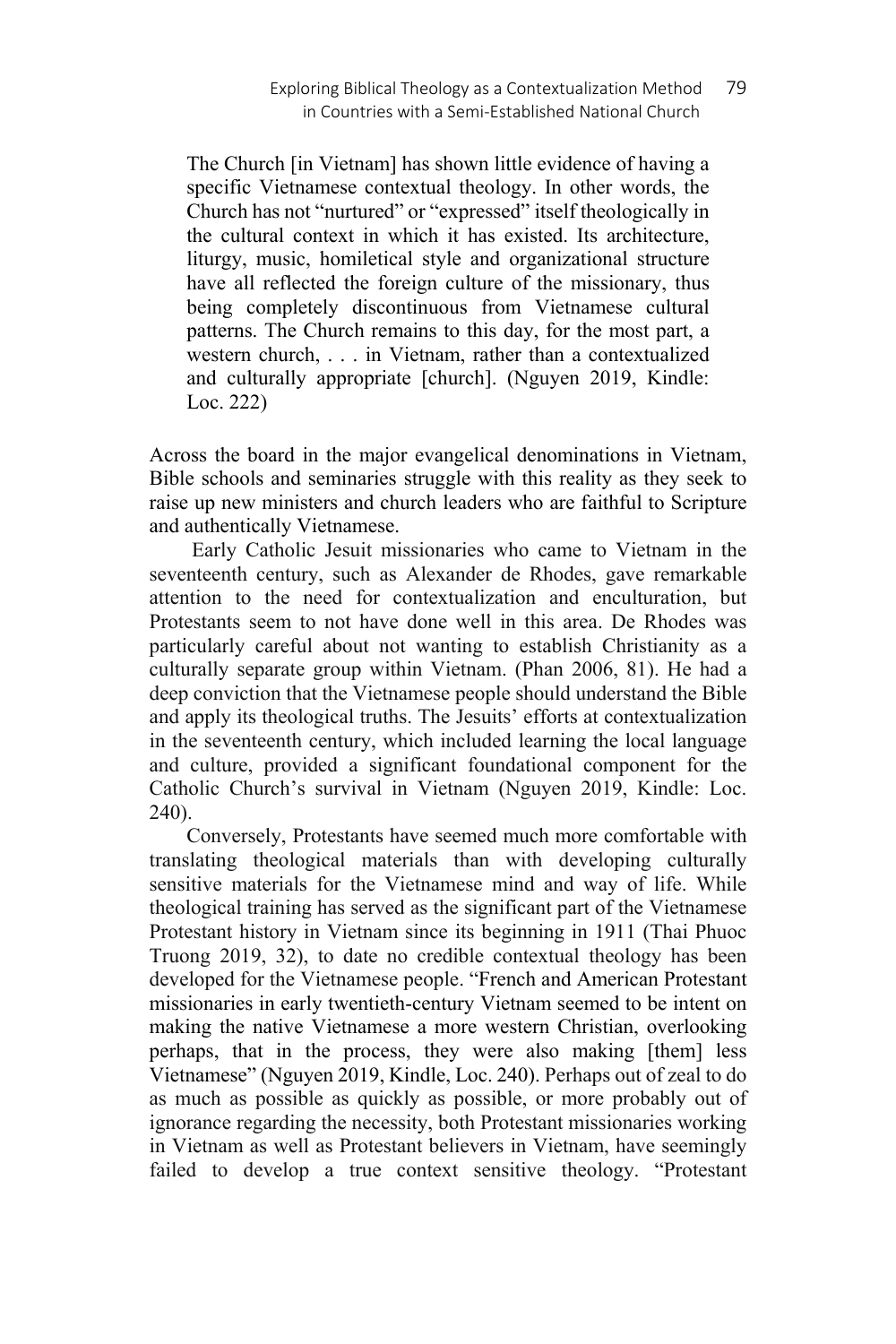missionaries have struggled to communicate the gospel in a way that is relevant and indigenous to the Vietnamese people . . . essentially the [Protestant] church is but another American denomination, [with a branch in Vietnam]" (Nguyen 2019, Kindle: Loc. 260). At least one contributing factor to this tragic reality, is that the majority of the missionaries have promoted their denominational dogmatics/systematic theology, giving little attention to the theological and philosophical framework through which they were developed. A commitment to biblical theology as a preliminary way to teach and understand Scripture could provide a counter measure to begin addressing this issue.

Although making this shift in Vietnam, where the church has existed for a little over 100 years, may not prove easy or a "fix all" for its theological problems, doing so warrants serious consideration in the spirit of helping the church mature and move forward in a manner that facilitates faithful living out of the call of God on the life of the Vietnamese Church. As Vince Le (2019, 73) suggests, to have a genuine "Vietnamization of faith" in Vietnam will require development of a contextual theology for Vietnam that takes into account the actual needs of the people who live in the Vietnamese context.

Christian education in Vietnam must be concerned with what is happening to the people who actually live there and deal with their needs, including poverty, fear, hopelessness, loneliness, disease, and discrimination. The gospel of salvation must prove that its power can liberate them from such situations (Dung Le 1994, 134-36)

Doing biblical theology as a preliminary step for developing a contextualized theology should provide the Vietnamese Church with some interpretive latitude that systematic and dogmatic theology does not. If the church embraces biblical theology as the primary theological method for introducing theology to Bible school students and church leaders, it should nurture context-sensitive theological reflection. This will, in turn, produce a contextually-nuanced theology that speaks to specific issues within the culture from a worldview that makes sense to the local Vietnamese Christian community. As Craig Ott (2006, Kindle: Loc. 181) states, "Theology is rooted in God's authoritative revelation . . . however, [developing] theology is a human activity and discipline, and thus it is subject to and reflects the characteristics of those who do theology." Contextualized theology must indeed take seriously the revealed Word of God, the Bible; but in order to develop theological statements and systematics, theologizers must understand the Bible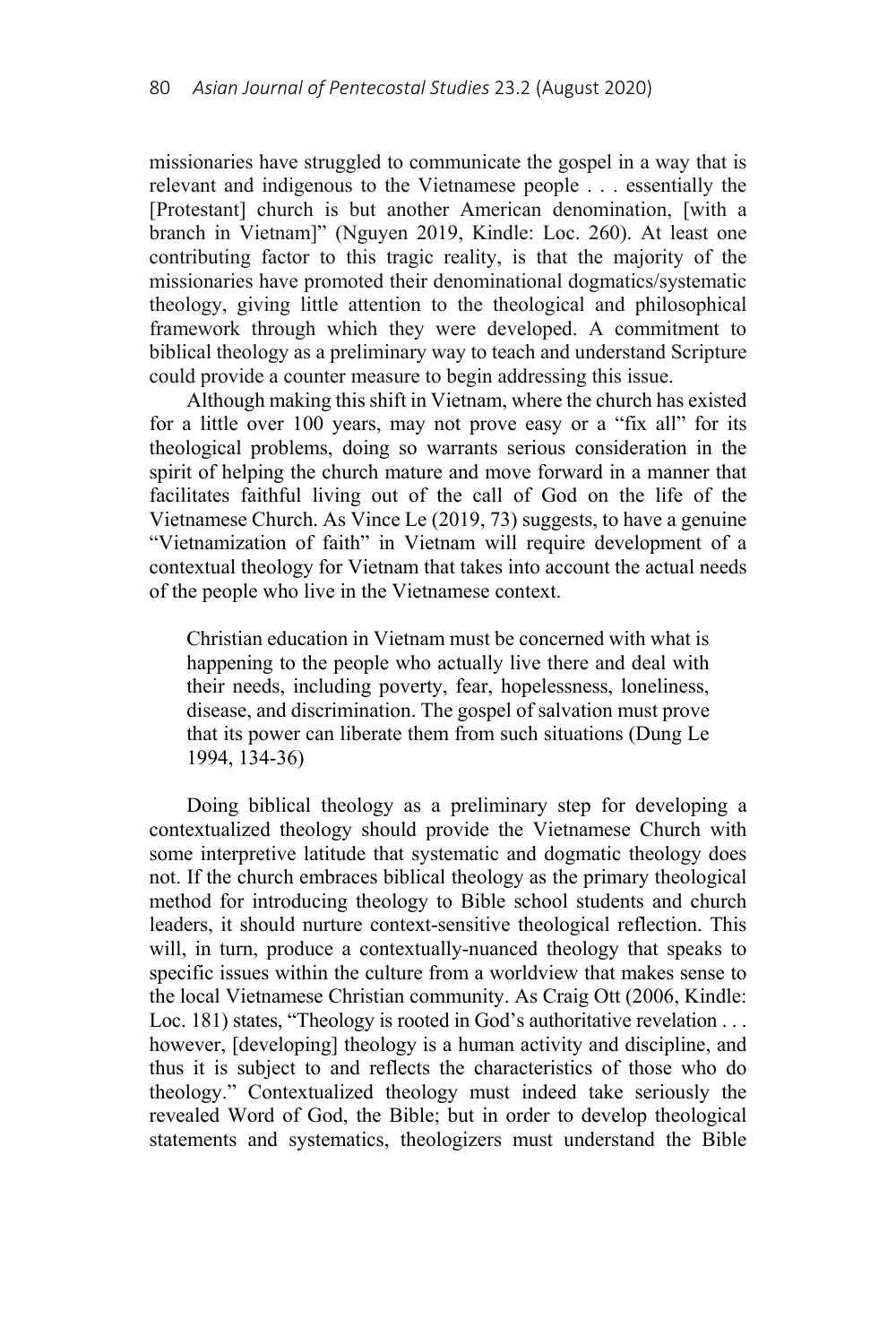through the cultural lens and worldview of local people (Cook 2010, 157).

While practitioners should not abandon western Enlightenment-era systematic theology, there does need to be discernment in evaluating its strengths and weaknesses (Douglas Hayward, n.d., 39). Western theologians have long inferred that once a set of systematics are developed, using good historical-grammatical exegesis, they may simply translate the resulting theological nuggets and subsequent creeds into various languages without further contextualization. While historicalgrammatical exegesis is foundational to both Biblical and Systematic theology, it does not negate the necessity of contextualization.

When contextualization is ignored, multiple undesirable effects occur. First, the philosophical and theological framework through which the truths were developed do not mesh well with the local worldview. In addition, the foreigner's theological grid does not allow for him or her to see certain biblical truths and realities that need addressing within the theology of the local people. As Cook (2010, 157) discerns, theology will always reflect the worldview and cultural surroundings in which it was birthed. Although cross-cultural theological teachers often have the best of intentions, they inevitably inject more of their home culture into the theology than they realize. This causes an unnecessary hindrance to the gospel (Anderson 2004, 110). Further efforts to equip local theologians with an approach to Scripture that provides sufficient latitude for them to develop a context-sensitive theology remain imperative.

The implications and fruit of a contextual theology faithful to the historic Christian faith are far-reaching and essential to the maturation of the church in a local area. In an article entitled "The Missionary Role in Developing Indigenous [Contextual] Theology," Lois Fuller (n.d., 406- 407) identifies four central reasons why a contextualized theology remains necessary. The following sections utilize these four general categories, with some modification, to highlight the implications of a contextual theology.

# Personal Spiritual Growth

First, contextual theology proves necessary for personal spiritual growth. If the version of theology that missionaries hand a local people does not address local spiritual and everyday life issues, it will stunt spiritual maturity and possibly lead to their abandoning the Christian faith altogether. In some case it has been noted that when there isn't a contextual theology that addresses the real life needs of the people, there is a tendency to bifurcate one's life into spiritual and natural, thus leaving the impression that he Bible doesn't speak to the whole of life. As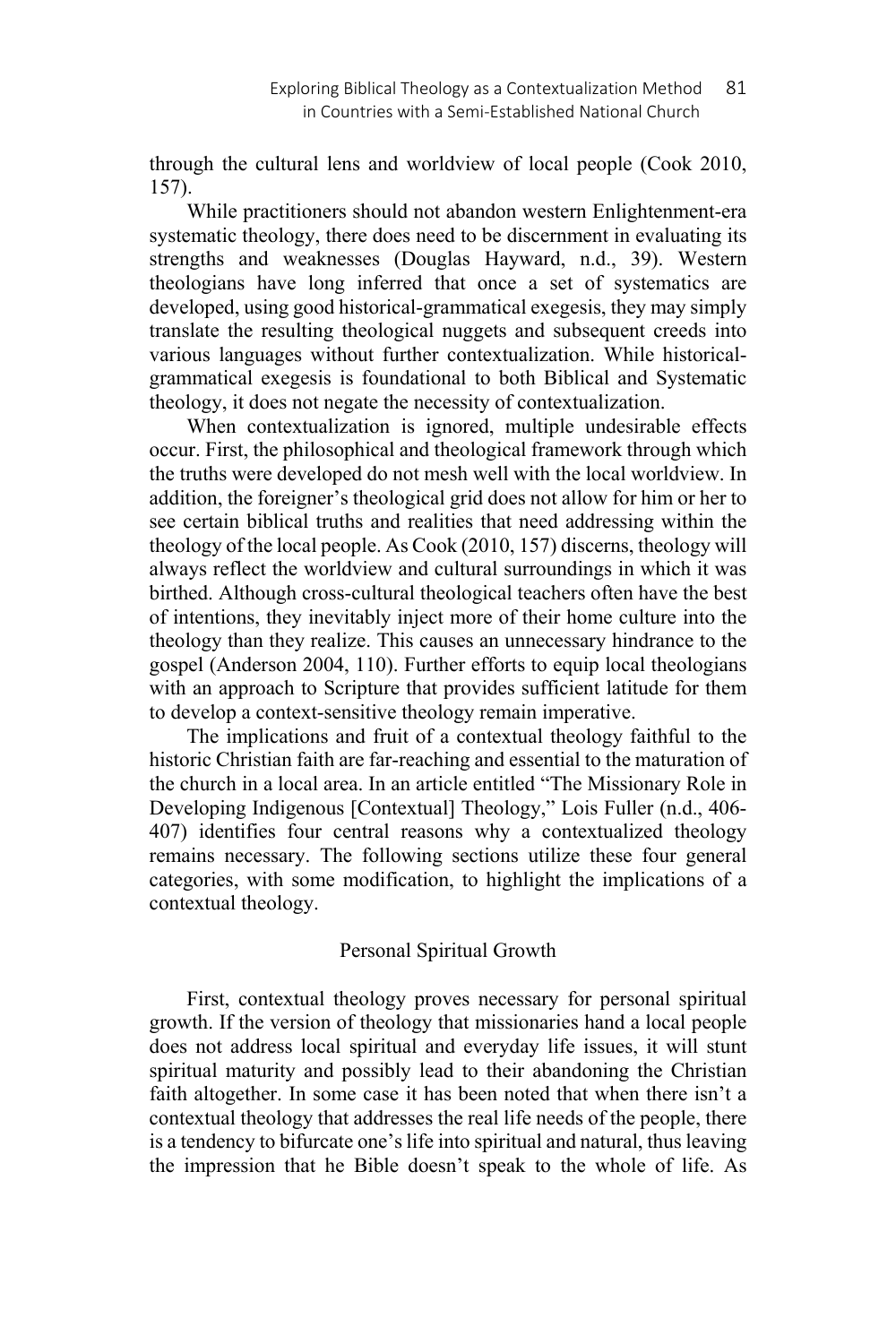Flemming (2005, Kindle: Loc. 112) notes, contextualization enables "the people of God to live out the gospel in obedience to Christ within their own cultures and circumstances." A contextualized theology allows the people to understand what God has said about himself in his word and thus provides them with the biblical information necessary to grow into mature disciples. Paul Hiebert (1985, 196) suggests that if cross cultural workers do not allow the developing church to engage in theological reflection, they will be guilty of stunting the spiritual growth of the people. Contextualized theology allows the gospel to become real to the people we serve (Ott and Netland 2006, 245). People knowing Christ and growing in their faith stands as the first and foremost reason for finding a contextualization methodology that allows for genuine indigenous theological reflection.

### Self-Propagation

Second, the Church as a whole cannot operate in a truly indigenous and self-propagating manner without a contextualized theology. Indigenous church principle missiology has long held that the local church must be self-propagating. Melvin Hodges (2009, 49) says, "A church that does not propagate itself will die. New Testament churches were self-propagating churches." If no one allows or teaches the church to do theological reflection on its own, it will not develop into a truly self-propagating or self-missionizing entity. A contextualized theology allows locals to understand and embrace God's redeeming grace (Flemming 2005, Kindle: Loc. 142). This idea of the local church taking responsibility for the mission of God and seeking to advance the kingdom of God through the winning of the lost, requires the church to know who they are and how the Bible speaks to their culture. When the local church has a contextualized theology that allows them to see God's invitation and command to take the gospel to the lost, that selfpropagating activity can then begin to flow from a position of obedience to God rather than obedience to the missionary.

## Systemic Cultural Peculiarities

Third, in order to address deep systemic issues (e.g., issues with power, leadership, gender equality, evil spirits, honor-shame, and human rights), the local church must reflect on Scripture in context and let Scripture speak to these issues from their located perspective. "Every church in every particular place and time must learn to do theology in a way that makes sense to its audience while challenging it at the deepest level" (Flemming 2005, Kindle: Loc. 42). When theology is imported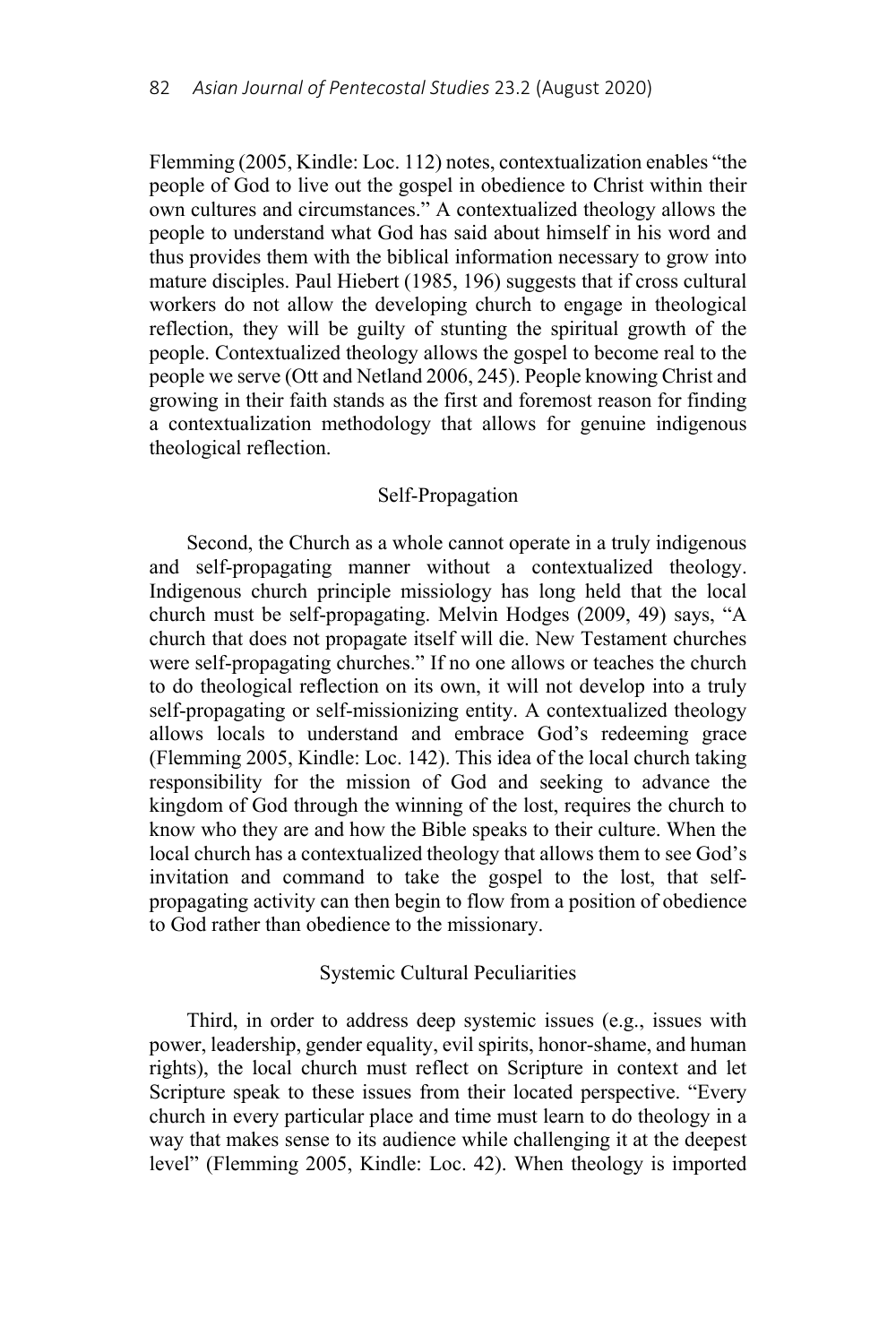and not organic, it does not address many deep systemic cultural issues. As Jayson Georges (2016, 73) points out, when local people do not understand from their own perspective the fullness of what the Bible says about particular issues, "the veracity and integrity of the Bible is threatened." Although all of humanity is created in the image of God, worldview, religion, geography and many other factors create unique circumstances and strongholds that God wants to redeem and bring freedom to. In order, however, to faithfully address these issues about life and spirituality particular to a local area, a context-sensitive theology remains non-negotiable. It is through that type of theological reflection that what God has already said and provided for to address those deep level context particular issues and sins will be discovered. Biblical theology provides the latitude needed for those involved in local theologizing to discover what God has already said about the issues that exist in a given culture.

# Contribution to the Global Christian Community's Understanding of God

Finally, when a local body of believers develops a contextual theology, it makes an invaluable contribution to the global Christian community that helps everyone understand God and his Word in a more complete way. Contextualized theology not only helps address issues, but also reveals dimensions of God's unsearchable reality that people simply cannot capture through one cultural lens. Speaking about the desire of God from Revelation 5:9-10, Ott (2006, 309) states, "If theology is understood as a part of worship, then our theology should no less reflect the manifold richness of human diversity and expression present in the heavenly vison." Local theology in any context helps the global Christian community by contributing to the ever-worthy pursuit by God's followers of faithfully understanding what he means by what he has revealed about himself in his Word (Cook 2010, Kindle: Loc. 452).

### Summary

When the church truly operates in an indigenous manner and has the tools it needs to engage in contextual theological reflection, beginning with biblical theology, these priceless outcomes are within reach. In contexts like Vietnam, where remarkable loyalty to the Christian workers who brought and taught the Bible in the beginning remains, missionaries and church leaders must proactively and patiently offer the church the tools and latitude that will stimulate local theological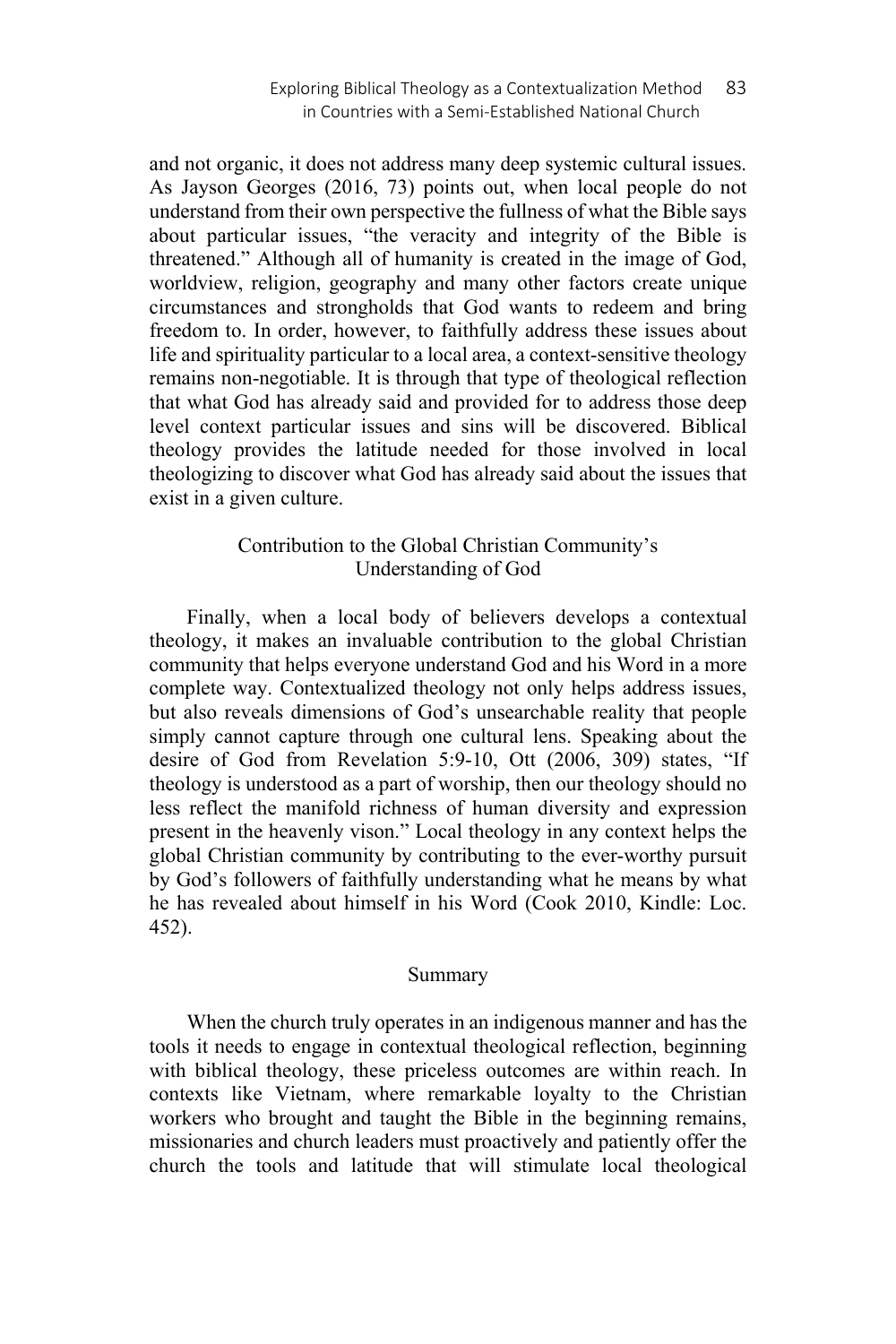reflection. These necessary tools must come from those the church trusts and respects—both local and foreign persons in positions of leadership and theological education—in order for the church to recognize its potential for growth. In this way, adopting biblical theology as an initial theological approach to understanding God's Word could indeed provide the foundational contextualization methodology for faithful and contextual theological reflection.

## **Conclusion**

In the quest to see a robust indigenous Vietnamese national church that is self-propagating and self-missionizing, leaders must begin to help the church become self-theologizing. In light of the cultural and educational realities that exist within the Vietnamese culture and the national church, this intentional fundamental shift in the church's teaching of theology and hermeneutics remains imperative. Adopting a biblical-theological approach in Bible schools and ministerial training programs across the nation will create philosophical space and a basic framework for contextualized theological reflection. While adopting this approach to teaching theology may not address the issues embodied in the older generation, hopefully the up and coming generation of Vietnamese Church leaders will embrace and expand this dynamic. A truly contextualized Vietnamese theology faithful to the revealed Word of God will affirm its authoritative role in the life of the believer and remain consistent with the historic global Christian community, yet address the real-life needs of the Vietnamese people from a philosophical perspective that makes sense to them. This remains a task worth pursuing.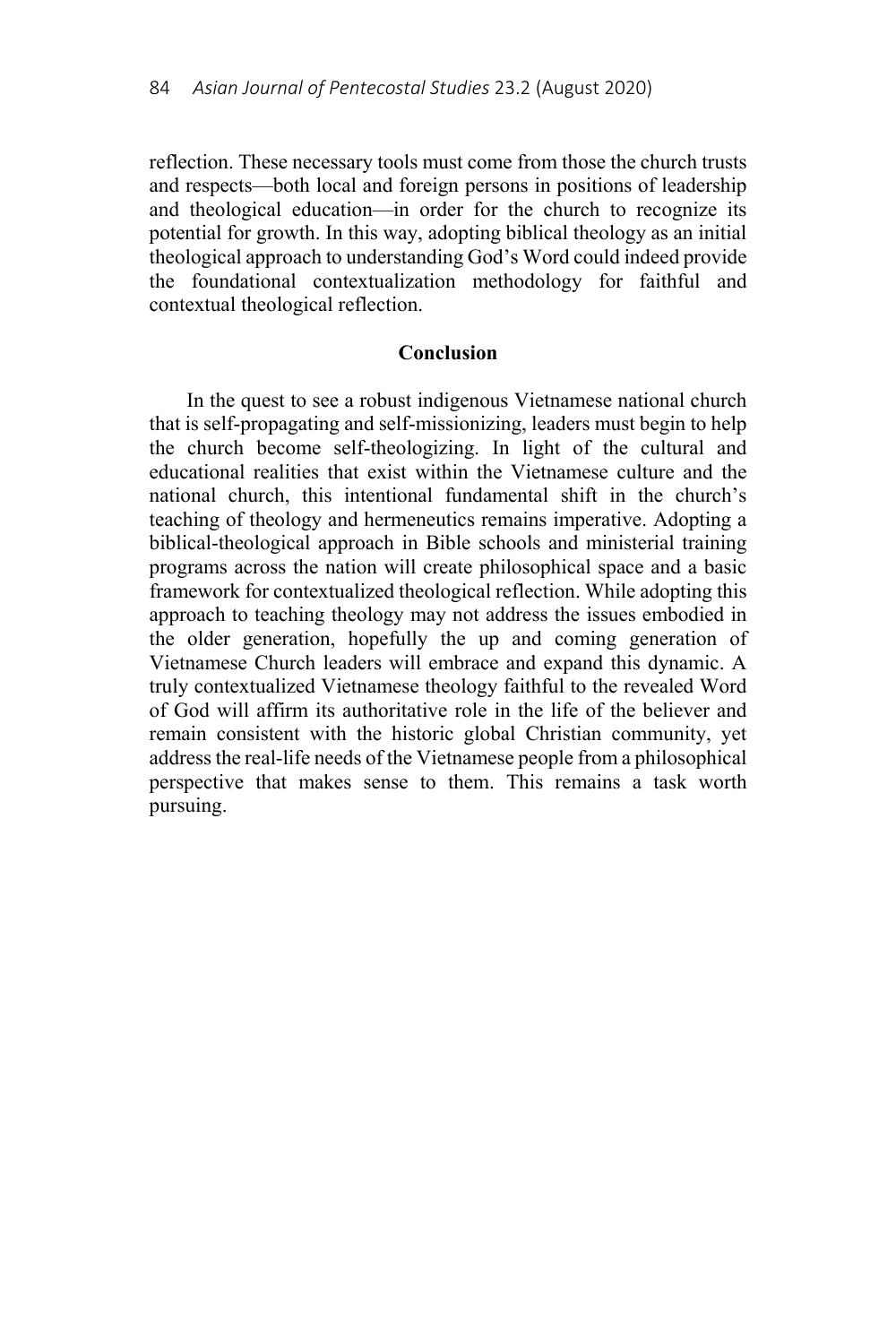## **SOURCES CITED**

- Alexander, T. Desmond, Brian S. Rosner, D. A. Carson, and Graeme Goldsworthy, eds. 2000. *New Dictionary of Biblical Theology*. Downers Grove, IL: InterVarsity Press.
- Allan Anderson. 2004. "The Contextual Pentecostal Theology of David Yonggi Cho." *Asian Journal of Pentecostal Studies* 7 (1): 101- 23.
- Austin, Denise A., Jacqueline Grey, and Paul W. Lewis, eds. 2019. *Asia Pacific Pentecostalism*. Global Pentecostal and Charismatic Studies. Vol. 31. Leiden; Boston: Brill.
- Beale, G. K. 2011. *A New Testament Biblical Theology: The Unfolding of the Old Testament in the New*. Grand Rapids, MI: Baker Academic.
- Bock, Darrell L., and Andreas J. Köstenberger. 2012. *A Theology of Luke and Acts: Biblical Theology of the New Testament*.
- Bosch, David Jacobus. 2011. *Transforming Mission: Paradigm Shifts in Theology of Mission*. Twentieth anniversary ed. American Society of Missiology Series, no. 16. Maryknoll, NY: Orbis Books.
- Cook, Matthew, ed. 2010. *Local Theology for the Global Church: Principles for an Evangelical Approach to Contextualization*. Pasadena: World Evangelical Alliance Theological Commission.
- Dung Le. 1994. "The Bamboo Cross: Toward a Vietnamese Theology and Christian Educational Ministry in Vietnam." USA: Claremont School of Theology.
- Easter, John. 2019. "Mission of God, Biblical Theology." Lecture presented at the *Missio Dei* - 902 AGTS IDS, Assemblies of God Theological Seminary, July 15.
- Flemming, Dean E. 2005. *Contextualization in the New Testament: Patterns for Theology and Mission*. Downers Grove, IL: InterVarsity Press.
- Fuller, Lois. n.d. "The Missionary Role in Developing Indigenous Christian Theology."
- Georges, Jayson. 2016. *The 3D Gospel: Ministry in Guilt, Shame, and Fear Cultures*. Updated and Revised. Amerika: Time Press.
- Goldsworthy, Graeme. n.d. "Lecture 2: Biblical Theology in the Seminary and Bible College." Gheens Lectures, Southern Baptist Theological Seminary. 3-18-2008.
- ———. n.d. "What Is the Discipline of Biblical Theology" www/9marks.org/cc/cda/content-blocks/cc. (accessed 11-7- 2006).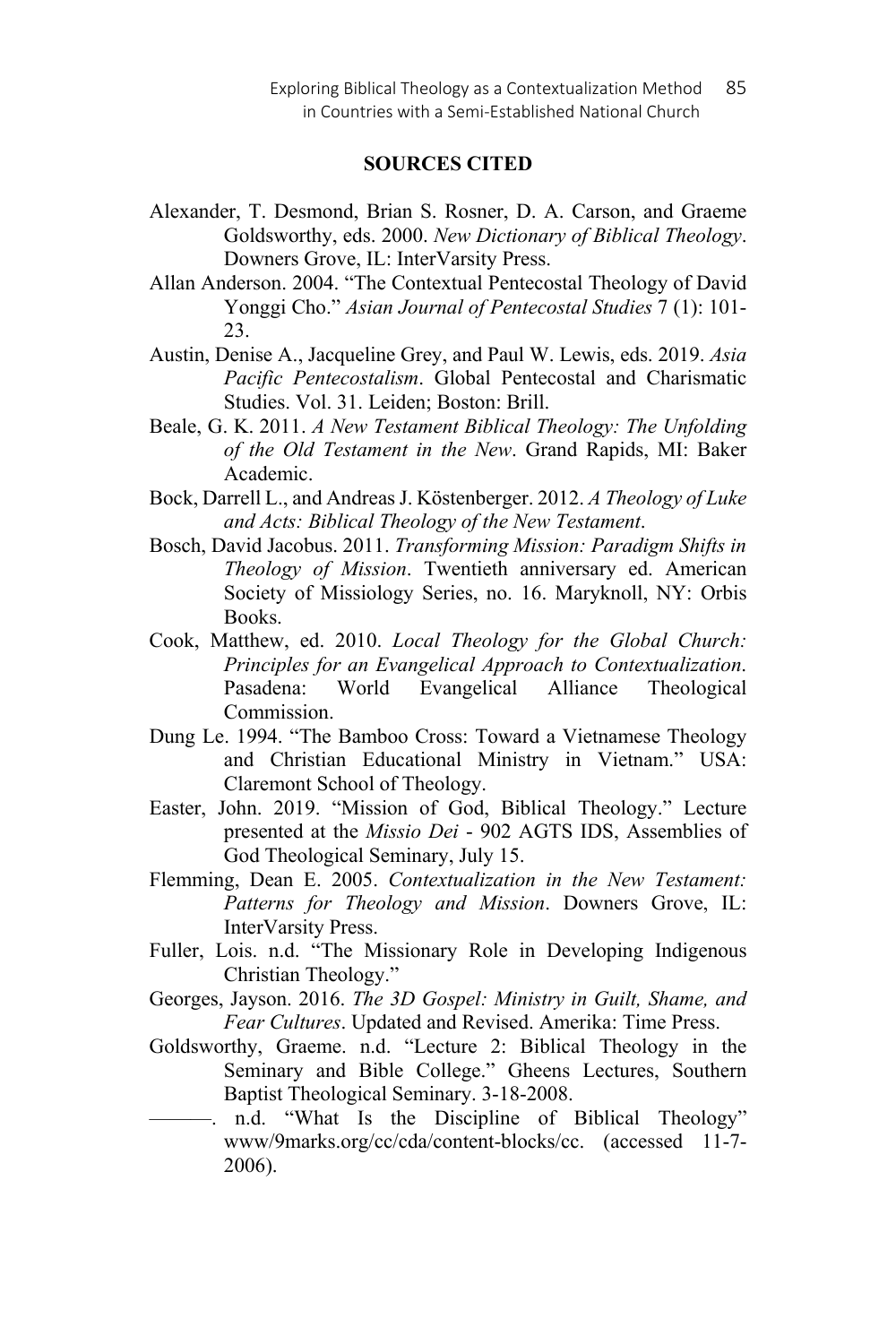- Hesselgrave, David J. 1995. "Great Commission Contetualization." *International Journal of Frontier Missions* 12 (3): 26-33.
- Hayward, Douglas. n.d. "Measuring Contextualization in the Mission of the Church." *International Journal of Frontier Missions July-Sept 1995. Vol 12 (3): 135-138. Biola University*, 38-45.
- Hiebert, Paul G. 1985. *Anthropological Insights for Missionaries*. Grand Rapids, MI: Baker Book House.
- Hodges, Melvin L. 2009. *Indigenous Church and the Missionary*. Rev. ed. Springfield, MO: Gospel Publishing House.
- Horton, Stanley. 2015. *Systematic Theology*. Rev. ed. Springfield, MO: Gospel Publishing House
- Keener, Craig S. 2014. *The IVP Bible Background Commentary: New Testament*. 2nd ed. Downers Grove, IL: InterVarsity Press.
- Klink, Edward W., and Darian R. Lockett. 2012. *Understanding Biblical Theology: A Comparison of Theory and Practice*. Grand Rapids, MI: Zondervan.
- Kraft, Charles H. 2005. *Christianity in Culture: A Study in Dynamic Biblical Theologizing in Cross Cultural Perspective*. Rev. 25th anniv. ed. Maryknoll, NY: Orbis Books.
- Lawrence, Michael. 2010. *Biblical Theology in the Life of the Church: A Guide for Ministry*. Wheaton, IL: Crossway.
- Le, Vince. 2019. *Vietnamese Evangelicals and Pentecostalism: The Politics of Divine Intervention*. Global Pentecostal and Charismatic Studies. Vol. 29. Leiden; Boston: Brill.
- Mead, James K. 2007. *Biblical Theology: Issues, Methods, and Themes*. 1st ed. Louisville, KY: Westminster John Knox Press.
- Moreau, A. Scott. 2012. *Contextualization in World Missions: Mapping and Assessing Evangelical Models*. Grand Rapids, MI: Kregel Publications.
- Nguyen, Kimson. 2019. *Cultural Integration and the Gospel in Vietnamese Mission Theology: A Paradigm Shift.* S.l.: Langham Monographs.
- Ott, Craig, and Harold A. Netland, eds. 2006. *Globalizing Theology: Belief and Practice in an Era of World Christianity*. Grand Rapids, MI: Baker Academic.
- Phan, Peter C. 2006. *Mission And Catechesis*. Maryknoll, NY: Orbis Books.
- Sanneh, Lamin. 1989. *Translating the Message: The Missionary Impact on Culture*. Maryknoll, NY: Orbis Books.
- Thai Phuoc Truong. 2019. *The Formation and Development of the Vietnamese Evangelical Church over the Past Century: The History of The Evangelical Church of Vietnam*. Independently Published.